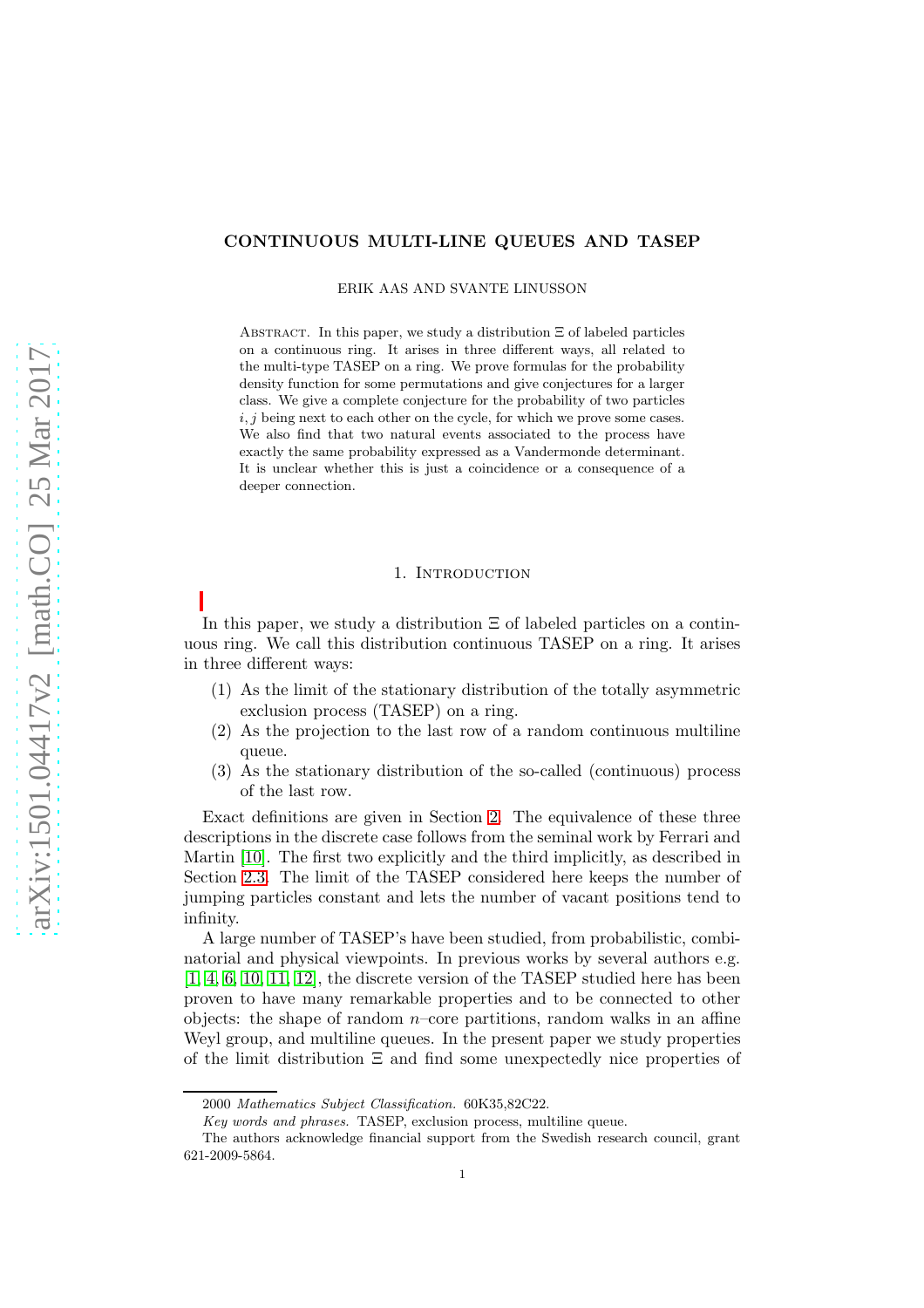it. For simplicity, most of our results are stated for the case when the  $n$ particles are labeled by  $\{1, \ldots, n\}$ , corresponding to a cyclic permutation.

1.1. Results and conjectures. If we condition on the permutation  $\pi$  of the distribution we can in some special cases give an exact description of the density function  $g_{\pi}$  of how the particles are located on the circle, see Section [3.](#page-4-0) For the reverse permutation  $w_0 = n \dots 321$ , the density function is the Vandermonde determinant, see Theorem [3.2.](#page-5-0) For a class of other permutations the density function is, mostly conjecturally, an explicit linear combination of derivatives of the Vandermonde determinant. See Theorem [3.3](#page-5-1) and Conjectures [3.4](#page-6-0) and [3.6.](#page-7-0) In the cases we can prove, we first prove an exact formula for the discrete case with a given number of empty sites and then take the limit, see Section [3.2.](#page-7-1) An interesting observation is that the density functions  $g_{\pi}$  in several cases satisfy Laplace's equation. In general, it seems difficult to give a closed formula for the probability that the particles form a given permutation and we have no general conjecture. However, we give a closed formula for the probability for  $w_0$ , see Theorem [3.11.](#page-12-0)

Despite the difficulty we had in understanding the probability of a permutation, it seems to be within reach to study certain two-point correlations corresponding to adjacency in the permutation, that is, the probability of two given labeled particles being next to each other. The corresponding two point correlation turned out to be important in the discrete case [\[2,](#page-19-3) [7\]](#page-19-4), and has been the second focus of our study. In Section [4](#page-13-0) we present a tantalizing pattern for this correlation that we formulate as a general conjecture. We prove some special cases of the conjecture.

In Section [5](#page-16-0) we study a third problem, namely the probability that  $k$ particles adjacent to each other form a descending sequence in the discrete chain. This is proven, Theorem [5.1,](#page-16-1) to be the same Vandermonde determinant as in Theorem [3.2,](#page-5-0) which settles Conjecture 8.1 in [\[7\]](#page-19-4). We don't know if these two different probabilities expressed as a Vandermonde determinant is just a coincidence, or if there is a deeper connection. See Remark [5.2](#page-16-2) for a discussion.

Acknowledgement We thank Andrea Sportiello for asking good questions. We also thank the anonymous referees for numerous improvements on the presentation of the paper.

## 2. Background and definitions

<span id="page-1-0"></span>2.1. Multi-type TASEP on a ring. Consider a vector  $\mathbf{m} = (m_1, \ldots, m_n)$ of positive integers and a ring with N sites (we assume that  $N \geq \sum m_i$ ), labeled  $0, \ldots, N-1 \pmod{N}$  from left to right starting at some particular site 0. A state of the **m**-TASEP chain is an assignment of  $\sum_i m_i$  labeled particles to positions on the ring such that no two particles are on the same site. Exactly  $m_i$  of the particles are labeled i. The dynamics of the chain is defined as follows. A particle is chosen uniformly at random and if the site to left of the particle is empty or contains a particle with larger label then the two sites swap.

$$
\underline{i} \rightarrow \underline{i} \quad \text{and} \quad \underline{k} \underline{i} \rightarrow \underline{i} \underline{k} \quad \text{if } k > i
$$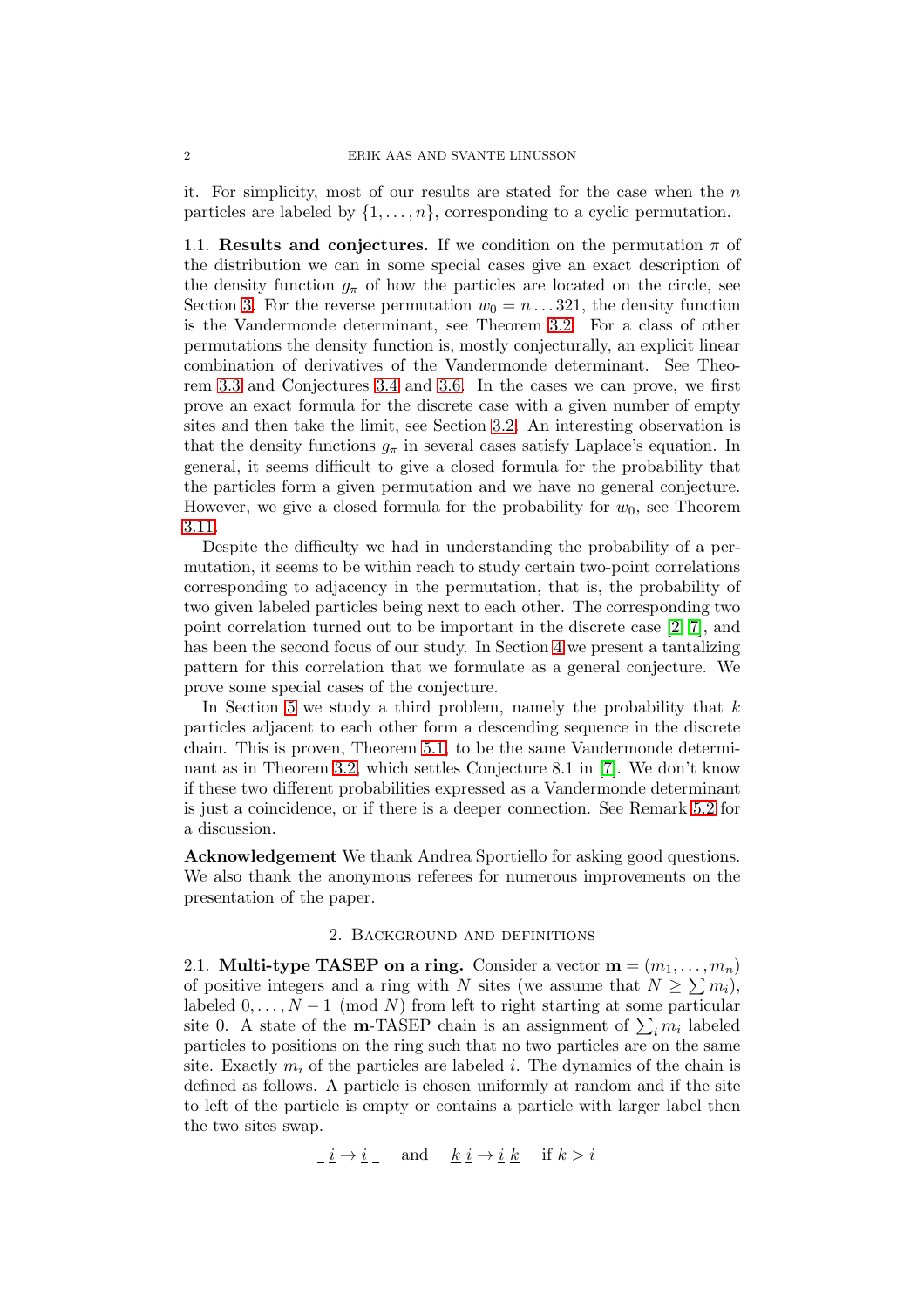(Thus we can think of vacancies as particles labeled  $n + 1$ , but the notation becomes simpler by not doing so.) It is important to note that all particles less than  $i$  "look the same" to  $i$  (as do all larger than  $i$ ). This observation is called the projection principle. So, for instance, if one is interested only in the behavior of class  $i$  particles, one can instead study the chain where all particles less than  $i$  have the same class 1, all class  $i$  particles have class 2, and the rest class 3.

Exclusion processes have been studied extensively in general, and this m-TASEP has been considered by several authors [\[1,](#page-19-0) [3,](#page-19-5) [7,](#page-19-4) [8,](#page-20-3) [9,](#page-20-4) [10,](#page-20-0) [11,](#page-20-1) [13\]](#page-20-5). Both Matrix Ansatz solutions and more combinatorial solutions have been suggested.

Let  $\Xi_{\mathbf{m}}(N)$  be the stationary distribution of the TASEP. We define  $\Xi_n$  as the limit of  $\Xi_{\mathbf{m}}$  when  $\mathbf{m} = (1, \ldots, 1)$  is fixed and N tends to infinity, while  $\overline{a}$ n

scaling the ring to have length 1 (this will be made precise below). Note that we define a limit of stationary distributions and not the limit of the TASEP itself. We leave that as an interesting challenge.

2.2. Multiline queues. We will make extensive use of *multiline queues* (MLQ's), originally defined by Ferrari and Martin [\[10\]](#page-20-0). We distinguish between discrete MLQ's and continuous MLQ's.

A discrete MLQ of type  $\mathbf{m} = (m_1, \ldots, m_n)$  is an  $n \times N$  array, with  $m_1 + \cdots + m_i$  boxes in row i for  $1 \leq i \leq n$ . We label the rows  $1, \ldots, n$ from top to bottom. Given such an array, there is a labeling procedure which assigns a label to each box. See Figure [1](#page-3-1) for an example. We label the boxes row by row from top to bottom. Suppose we have just labeled row i. Pick any order of the boxes in row i such that boxes with smaller label come before boxes with larger label. Now go through the boxes in this order. When considering a box labeled  $k$ , find the first unlabeled box in row  $(i + 1)$ , going weakly to the right (cyclically) from the column of the box, and label that box k. When this is done, some boxes (in total  $m_{i+1}$ ) remain unlabeled in row  $i + 1$ . Label these  $i + 1$ . Thus all boxes in the first row are labeled 1. By k-bully path we mean the path of a label k from its starting position in row  $k$  directly down and then along the  $k+1$ st row to its box with label  $k$ , and so forth all the way down to the bottom row. If two k-bully-paths are arriving at the same label  $k$  it is not well defined which one turns downwards and which one continues on the same row, but it will not matter for our purposes.

Note that we can alternatively label the boxes by finding the k-bully paths for  $k = 1, \ldots, n$  in order. For example, if  $m_i = 1$ , the 1-bully path is obtained by always taking the next box weakly cyclically to the right of the current box, starting with the unique box on row 1.

A *continuous*  $MLQ$  of type **m** is a sequence of n "continuous" rows with  $m_1 + \cdots + m_i$  boxes in row *i*. In this case we consider the location of the boxes to be numbers in the continuous interval  $[0, 1)$ . The location of the boxes are chosen uniformly at random in each row such that two boxes cannot have the exact same position. We label the boxes using the same labeling procedure as for discrete MLQ's.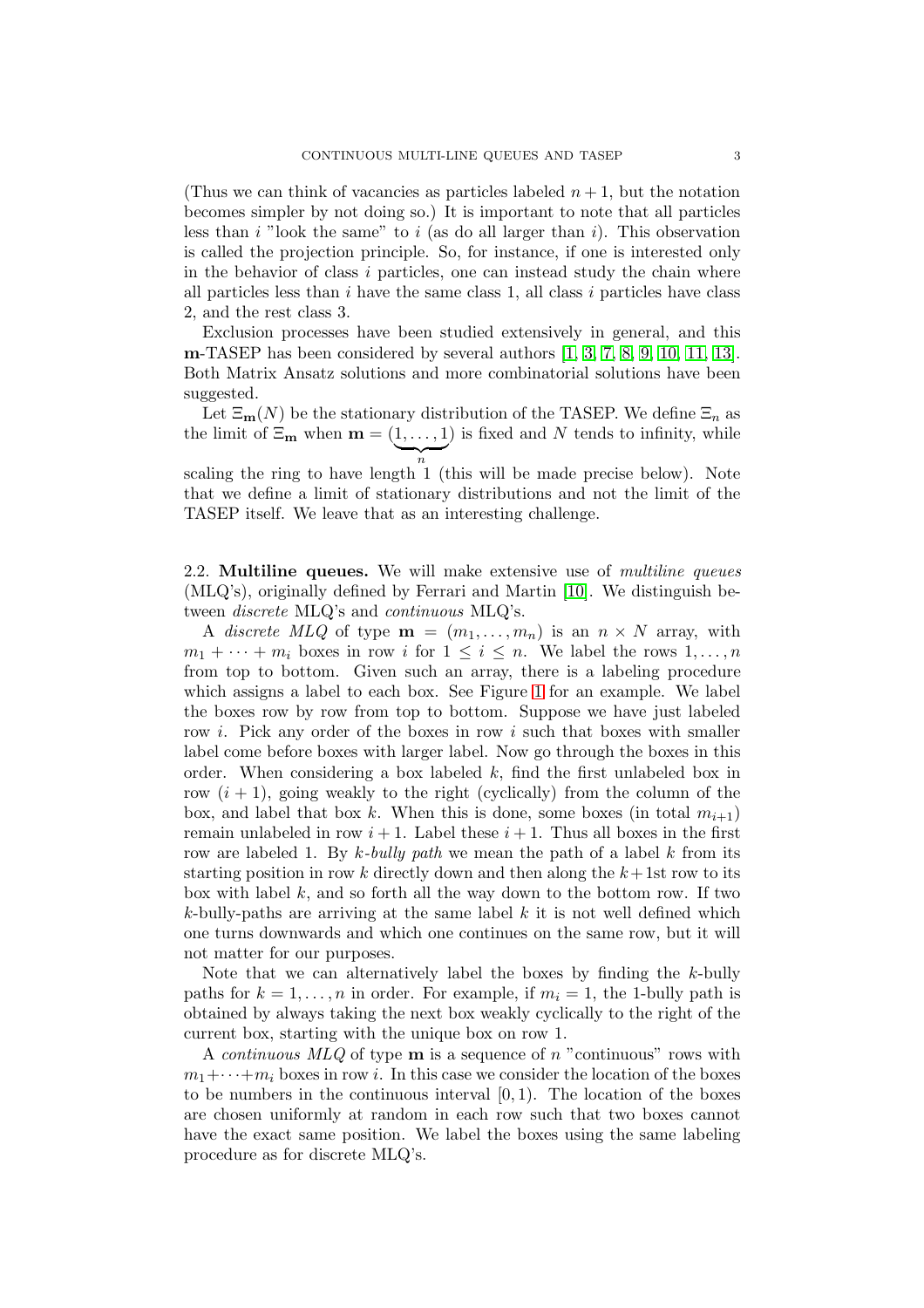

<span id="page-3-1"></span>FIGURE 1. A discrete multiline queue with  $\mathbf{m} = (1, 2, 2, 2, 2)$ .



FIGURE 2. The bully paths and the labeling of the multiline queue in Figure [1.](#page-3-1)



Figure 3. A continuous multiline queue.

The distribution on the last row (in fact, on any row) in a continuous MLQ is the limit of the corresponding distribution for discrete MLQ's. We will use this in the proofs in Section [3.](#page-4-0)

The motivation for these definitions is the following theorem.

<span id="page-3-2"></span>**Theorem 2.1** (Ferrari-Martin). Let X be an **m**-TASEP distributed word. Then at stationarity

$$
\mathbb{P}[X=u] = \frac{n_u}{\prod_{i=1}^r \binom{n}{m_1+\cdots+m_i}},
$$

where  $n_u$  is the number of  $m\text{-}MLQ$ 's whose bottom row is labeled u.

From this theorem it follows that  $\Xi_n$  is the distribution of the labels on the bottom row for a uniformly chosen continuous MLQ.

<span id="page-3-0"></span>2.3. The process of the last row. Theorem [2.1](#page-3-2) can easily be extended to the case where  $m_n = 0$ , as we now explain. Consider a  $(m_1, \ldots, m_{n-1}, 0)$ -MLQ. By the theorem, the labeling of row  $n-1$  has TASEP distribution. Using the proof of [\[10\]](#page-20-0), it is easy to show that row n also has TASEP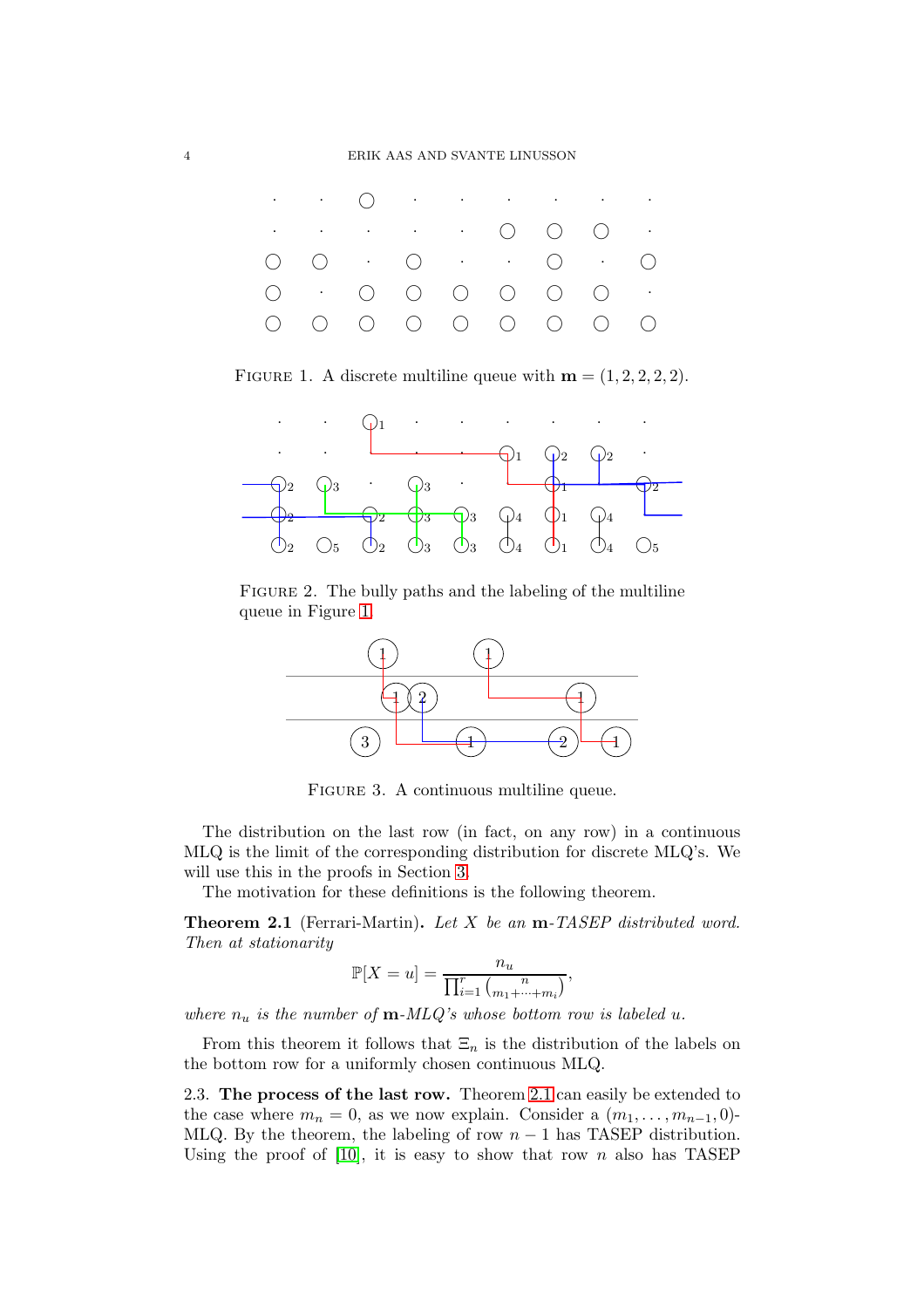

<span id="page-4-1"></span>FIGURE 4. The bottom row is the output of the process of the last row. The top row together with the positions of the boxes in the second row are given.

distribution, of the same type. It follows that the probabilistic map from the  $(n-1)$ st row to the *n*th row represents another Markov chain with the same distribution! Here is an example of how we will use this fact. Consider Figure [4.](#page-4-1) In the top row we have sampled a word from the TASEP distribution, and on the second row we have selected 4 positions for the boxes, uniformly at random. Then we use the same labeling procedure as before. The claim, then, is that the bottom row also has TASEP distribution.

Formally, the discrete process of the last row is a Markov chain where the states are assignments of labeled particles to positions,  $m<sub>i</sub>$  particles labeled i for each i, on the circle  $Z_N$ . The transitions are uniformly random assignments of positions of  $\sum_i m_i$  boxes on a row below and they are labeled with the same labeling procedure as for multiline queues. The unique stationary distribution of this process thus coincides with the stationary distribution of the m-TASEP and the bottom row of a uniformly random m-MLQ.

The continuous process of the last row is then obtained by letting  $N \rightarrow$  $\infty$  (while scaling the circle to unit length), which similarly gives the same stationary distribution as the continuous MLQ of type m.

# 3. Discrete and continuous density functions

<span id="page-4-0"></span>Recall that in the definition of  $\Xi_n$  we have taken  $\mathbf{m} = (1, \ldots, 1)$ , so the particles form a permutation. We now define the key quantities of interest.

- (a) For a permutation  $\pi$ , the number  $G_{\pi}(b_1,\ldots,b_n;N)$  of discrete MLQ's of length  $N$  such that the labels of the boxes in the bottom row are  $\pi_1, \ldots, \pi_n$ , at positions  $b_1 < \cdots < b_n$ . For fixed N, summing  $G_{\pi}(b_1,\ldots,b_n;N)$  over all permutations  $\pi$  and all increasing sequences  $b_1 < \cdots < b_n$ , we get  $Z_N = {N \choose 1} {N \choose 2} \dots {N \choose n}$ , the total number of discrete MLQ's.
- (b) We get the corresponding continuous probability density function for  $0 < q_1 < \cdots < q_n < 1$  as a limit:

$$
g_{\pi}(q_1,\ldots,q_n)=\lim_{\delta\to 0}\delta^{-n}\lim_{N\to\infty}\frac{1}{Z_N}\sum_{(x_1,\ldots,x_n)\in\mathbb{Z}^n\cap\prod_i[q_iN,(q_i+\delta)N)}G_{\pi}(x_1,\ldots,x_n;N).
$$

(c) The probability  $p_{\pi} = \int_{0 \le q_1 \le \dots \le q_n \le 1} g_{\pi}(q_1, \dots, q_n) dq_1 \dots dq_n$  that the letters at the bottom of a random continuous MLQ form the permutation  $\pi$ .

<span id="page-4-2"></span>Remark 3.1. The probability  $p_{\pi}$  can also be obtained by a finite computation as follows. With probability 1, the horizontal positions of all boxes in the MLQ are unique, and can hence be ordered from right to left, by numbering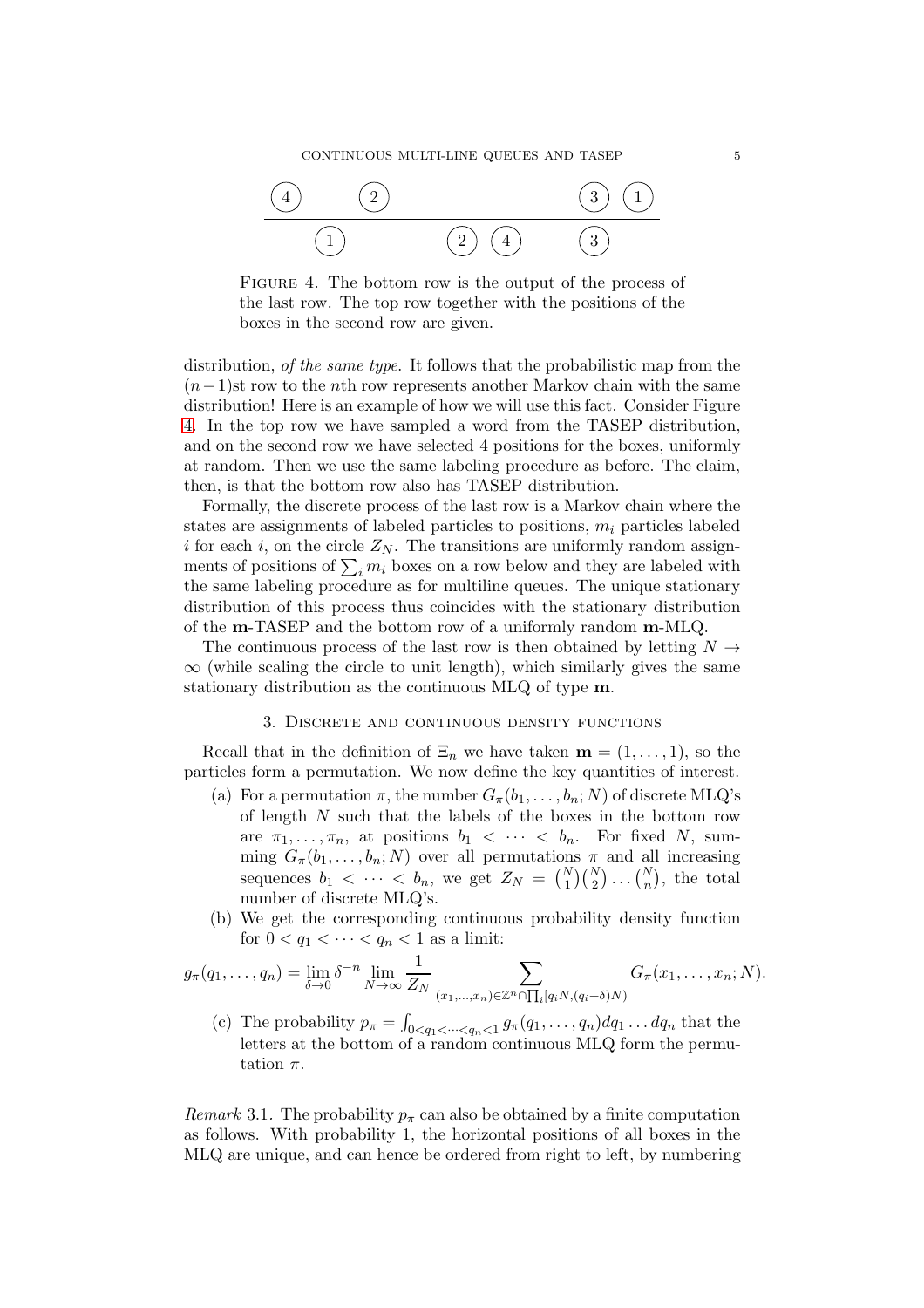them from 1 to  $\binom{n}{2}$  $n_2$ ). Such a numbering we call a *placement*  $(a_{ij})$  where  $a_{ij}$  is the label given to the jth box from the right in the ith row (from the top, as always). Since we always have  $a_{i(j+1)} > a_{ij}$ , clearly there are  $\binom{n+1}{2}$  $\binom{n+1}{2}$  unique placements for a  $(1, \ldots, 1)$ -MLQ. The placement determines the labeling of the bottom row. Therefore, we have  $p_{\pi} = \frac{k}{\sqrt{n+1}}$  $\binom{\binom{n+1}{2}}{1,\ldots,n}$ , where  $k$  is the number of

placements for which the bottom row is labeled  $\pi$ .

A refined version of this observation allows for computing the polynomials  $g_{\pi}$ . We have used this for computing examples, but not in the proofs.

<span id="page-5-2"></span>3.1. Probability density functions for the continuous chain. As an example, consider the case when  $n = 2$ . Which permutation appears depends solely on whether or not the box in row 1 is between the two boxes in row 2 or not. This gives us directly  $g_{21}(q_1, q_2) = q_2 - q_1$  and  $g_{12}(q_1, q_2) =$  $1 - (q_2 - q_1)$ . The complexity of this direct approach grows very quickly but we have been able to compute it using a computer for all permutations when  $n \leq 5$ . For some special classes of permutations  $\pi$ , we have been able to use the results on the discrete chain, see Section [3.2,](#page-7-1) to understand the probability density function  $g_{\pi}$  for the continuous distribution  $\Xi_n$  when the particles form the permutation  $\pi$ .

Our first result is a formula for  $p_{w_0}$  where  $w_0 = n(n-1)... 1$  is the reverse permutation.

<span id="page-5-0"></span>**Theorem 3.2.** For any  $n \geq 2$  and  $0 \leq q_1 < \cdots < q_n < 1$  we have

$$
g_{w_0}(q_1,...,q_n) = n! \prod_{1 \le k < l \le n} (q_l - q_k)
$$

*Proof.* By setting  $q_i = b_i/N$  in the formula in definition (b) and letting  $N \to \infty$  in Proposition [3.7,](#page-7-2) the result follows with an easy calculation.  $\square$ 

We note that a similar formula is proven in [\[2\]](#page-19-3) for the TASEP speed process, namely for the distribution function of the "TASEP speeds"  $(U_1, \ldots, U_n)$ conditioned on  $U_1 > \cdots > U_n$  (so that particles  $1, \ldots, n$  never cross). We cannot see any closer similarity between our process and the speed process than that in these two particular cases, the computation boils down to counting the same type of MLQ's (which in turn are closely related to Gelfand-Tsetlin patterns).

Next, we study the permutations  $s_kw_0 = n \dots (k+2)k(k+1)(k-1)\dots 21$ , where the numbers k and  $k + 1$  have switched places in  $w_0$ . We have the following result for  $k = 1, 2$ , which was surprisingly difficult to prove. As above, the proof follows by setting  $q_i = b_i/N$  and letting  $N \to \infty$  in a corresponding statement for the discrete chain Theorem [3.8.](#page-8-0)

<span id="page-5-1"></span>**Theorem 3.3.** For any  $0 \le q_1 < \cdots < q_n < 1$ , we have

$$
g_{s_1w_0} = \left(\frac{\partial}{\partial q_n} - 1\right) g_{w_0}, \qquad \text{for } n \ge 2
$$
  

$$
g_{s_2w_0} = \left(\frac{1}{2} \frac{\partial^2}{\partial q_{n-1} \partial q_n} - 1\right) g_{w_0}, \qquad \text{for } n \ge 3.
$$

Our computational data for  $n \leq 5$  suggest the following for any  $k \geq 1$ .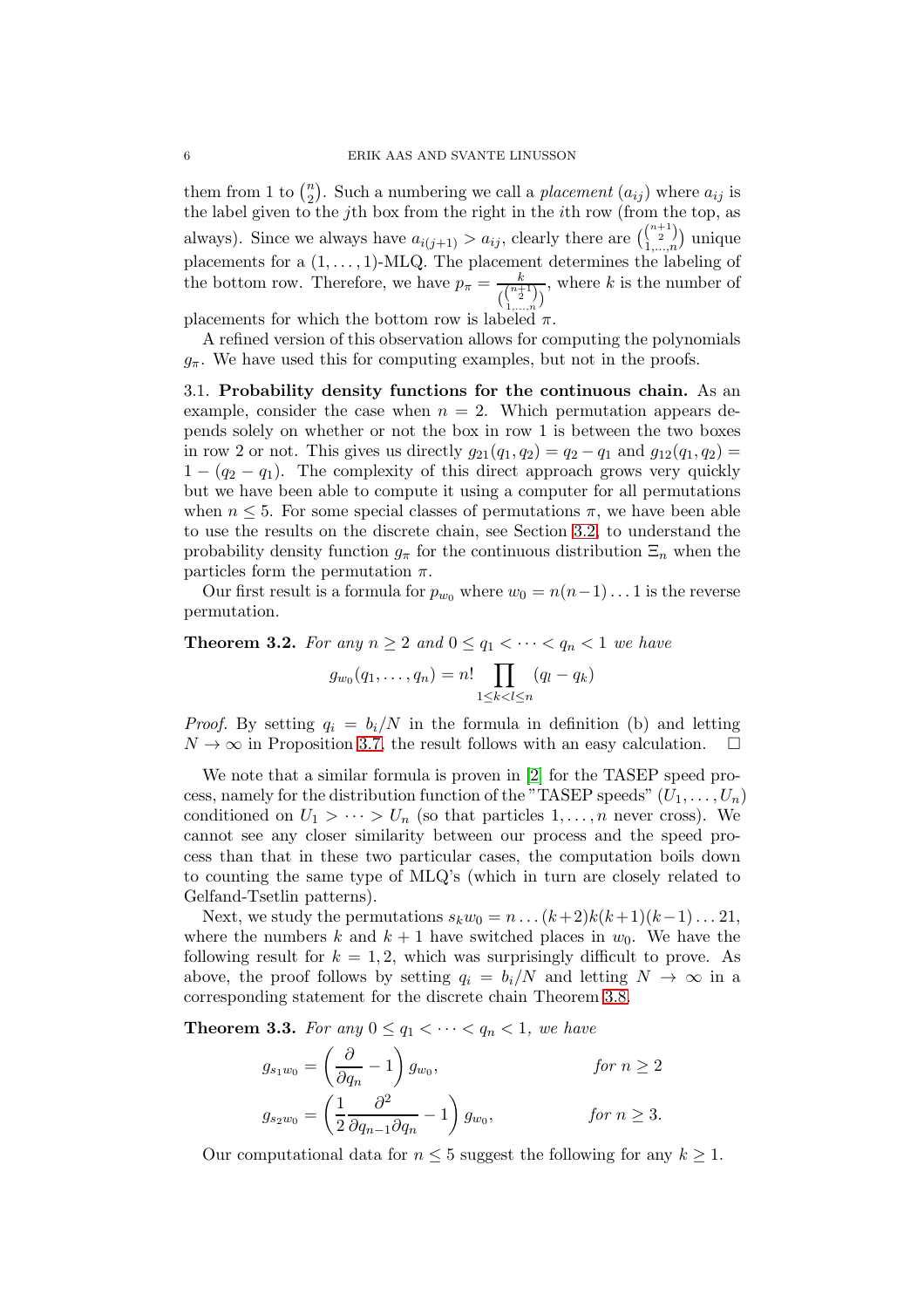<span id="page-6-0"></span>**Conjecture 3.4.** For any  $n > k \ge 1$  and any  $0 \le q_1 < \cdots < q_n < 1$ , we have

$$
g_{s_k w_0} = \left(\frac{1}{k!} \frac{\partial^k}{\partial q_{n-k+1} \dots \partial q_n} - 1\right) g_{w_0}.
$$

Example 3.5. For  $n = 4$ , we know the following to be true

$$
g_{4321} = 4! \prod_{1 \le i < j \le 4} (q_j - q_i), \qquad g_{4312} = \left(\frac{\partial}{\partial q_4} - 1\right) g_{4321}
$$
\n
$$
g_{4231} = \left(\frac{1}{2} \frac{\partial^2}{\partial q_3 \partial q_4} - 1\right) g_{4321}, \qquad g_{3421} = \left(\frac{1}{6} \frac{\partial^3}{\partial q_2 \partial q_3 \partial q_4} - 1\right) g_{4321}.
$$

The polynomials  $g_w$  satisfy some interesting relations whose general form we have not been able to pin down exactly. For example, for  $n \leq 4$ , all the  $g_w(x_1, \ldots, x_n)$  satisfy Laplace's equation

$$
\frac{\partial^2 g_w}{\partial x_1^2} + \frac{\partial^2 g_w}{\partial x_2^2} + \dots + \frac{\partial^2 g_w}{\partial x_n^2} = 0.
$$

It's a classical fact [\[5\]](#page-19-6) that any such harmonic polynomial can be expressed as a linear combination of partial derivatives of a Vandermonde determinant (the converse, that any such combination is harmonic, is immediate). Since  $g_{w_0}$  is a Vandermonde determinant, it follows that for each w, there is *some* linear combination of its partial derivatives whose value is  $g_w$ . In each case there seems to be a particularly simple one. Here are some examples:

$$
g_{132} = \left(1 + \frac{\partial}{\partial q_1} + \frac{1}{2} \frac{\partial^2}{\partial q_1^2}\right) g_{321}
$$

$$
g_{1432} = \left(-1 - \frac{\partial}{\partial q_1} - \frac{1}{2} \frac{\partial^2}{\partial q_1^2} - \frac{1}{6} \frac{\partial^3}{\partial q_1^3}\right) g_{4321}
$$

$$
g_{4132} = \left(1 - \frac{\partial}{\partial q_3} - \frac{\partial}{\partial q_4} + \frac{1}{2} \frac{\partial^2}{\partial q_3 \partial q_4}\right) g_{4321}
$$

$$
g_{4213} = \left(1 - \frac{\partial}{\partial q_4} + \frac{1}{2} \frac{\partial^2}{\partial q_4^2}\right) g_{4321}
$$

For  $n = 5$ , we have found that only 15 of the 24 (up to cyclic shifts) polynomials  $g_w$  satisfy Laplace's equation.

Since  $g_{\pi}(q_1,\ldots,q_n) = g_{\pi}(q_1+t,\ldots,q_n+t)$  for infinitely many t, this holds on the level of polynomials. Using this, it is easy to check that, as polynomials,  $g_{\pi_1...\pi_n}(q_1,...,q_n) = g_{\pi_2...\pi_n\pi_1}(q_2,q_3,...,q_n,1+q_1)$ . Hence it suffices to check that the Laplacian vanishes on a candidate from each cyclic class to conclude that it vanishes on all of them. Thus, there cannot be any linear recursion using differentiation operators between the polynomials  $g_w$ in general.

Open problem: Is there some other set of operators which coincides with differentiation for small n and does extend the pattern above to larger  $n$ ?

The reader may note that the part of maximal degree in  $g_u$  appears to be  $\pm g_{w_0}$ , where  $w_0 = 4321$ , and we choose + if and only if  $\ell(w_0) - \ell(u)$  is even.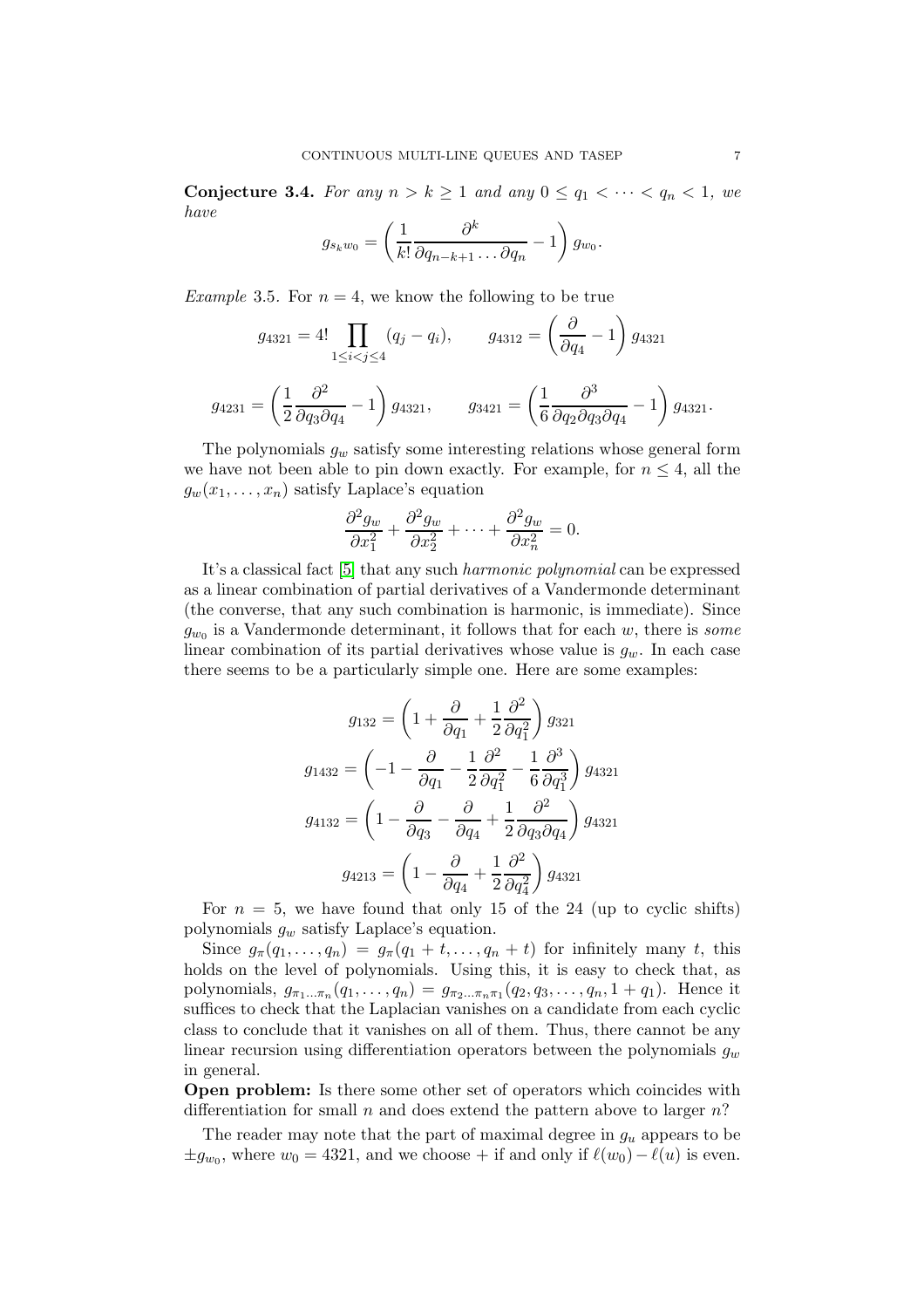We end this section with a more general conjecture. We reached this conjecture by contemplating the proof of Theorem [3.8.](#page-8-0) We have checked it for  $n \leq 5$ .

<span id="page-7-0"></span>Conjecture 3.6. For k such that  $n > k_1 > k_2 + 1 > k_3 + 2 > \cdots >$  $k_r + r - 1 > r - 1$  and any  $0 \le q_1 < \cdots < q_n < 1$ ,

$$
g_{s_{k_1}\dots s_{k_r}w_0} = \left(\frac{1}{k_r!} \frac{\partial^{k_r}}{\partial q_{n-k_r+1}\dots \partial q_n} - 1\right) g_{s_{k_1}\dots s_{k_{r-1}}w_0}.
$$

An example, where the conjecture is true, is  $n = 4, k_1 = 3, k_2 = 1$ :

$$
g_{3412} = \left(\frac{1}{6} \frac{\partial^3}{\partial q_2 \partial q_3 \partial q_4} - 1\right) \left(\frac{\partial}{\partial q_4} - 1\right) g_{4321}.
$$

<span id="page-7-1"></span>3.2. Probabilities of the discrete chain. In this section, we will prove some exact formulas for  $G_{\pi}$ , which are used to establish the probability density functions  $g_{\pi}$  in Section [3.1.](#page-5-2) We start with the easiest case, which is the reverse permutation  $w_0 = n(n-1)...1$ . We say that a bully path *wraps* when it moves from the right side to the left, that is, from  $(i, N - 1)$ to  $(i, 0)$ .

<span id="page-7-2"></span>**Proposition 3.7.** For any  $N > n > 2$  we have

$$
G_{w_0}(b_1,\ldots,b_n;N) = \det\left[\binom{b_i+j-1}{j-1}\right]_{1\leq i,j\leq n} = \prod_{1\leq k
$$

*Proof.* Suppose we have a discrete MLQ whose bottom row n is labeled by the reverse permutation, with a particle labeled  $n + 1 - i$  at position  $b_i$ , for  $1 \leq i \leq n$ , where  $b_1 < \cdots < b_n$ . It is a direct consequence of the construction of MLQs that the positions of the boxes in row  $n-1$ ,  $b'_1 < \cdots < b'_{n-1}$  must be such that  $b_i < b'_i \leq b_{i+1}$  for  $1 \leq i < n$ , hence they must also correspond to the reverse permutation (of length  $n-1$ ). It follows by induction that each row is labeled by a reverse permutation.

Thus the bully paths do not wrap and are non-intersecting, so to enumerate them we may use the Lindström-Gessel-Viennot lemma, see for example [\[15,](#page-20-6) Chapter 2.7]. Extend each bully path to start at the beginning of the row, that is at positions  $(r, 0)$  for  $1 \leq r \leq n$  (matrix notation). See Figure [5](#page-8-1) for an illustration.

The number of (non-wrapping) paths using only right and down steps from  $(r,0)$  to  $(n,b_i)$  is  $\binom{b_i+n-r}{n-r}$  $\binom{+n-r}{n-r}$ . Setting  $j = n + 1 - r$  gives the determinant in the proposition. The factor  $\prod_{d=1}^{n-1} \frac{1}{d!}$  can be taken out and using column operations we reduce to the standard form of the Vandermonde determinant.  $\Box$ 

Our next task is to prove the statement for the discrete MLQ's used in the proof of Theorem [3.3.](#page-5-1) For  $1 \leq k \leq n$ , let  $A_k$  be the matrix with entries  $\binom{b_i+j-1}{i}$  $j-1 \choose j-1$  in rows  $1 \leq i \leq n-k$  and entries  $\binom{b_i+j-2}{j-2}$  $j-2 \choose j-2}$  in rows  $n-k < i \leq n$ . Also, let  $P_i$  be the bully path of the *i*'th class particle extended so it starts at  $(i, 0)$ .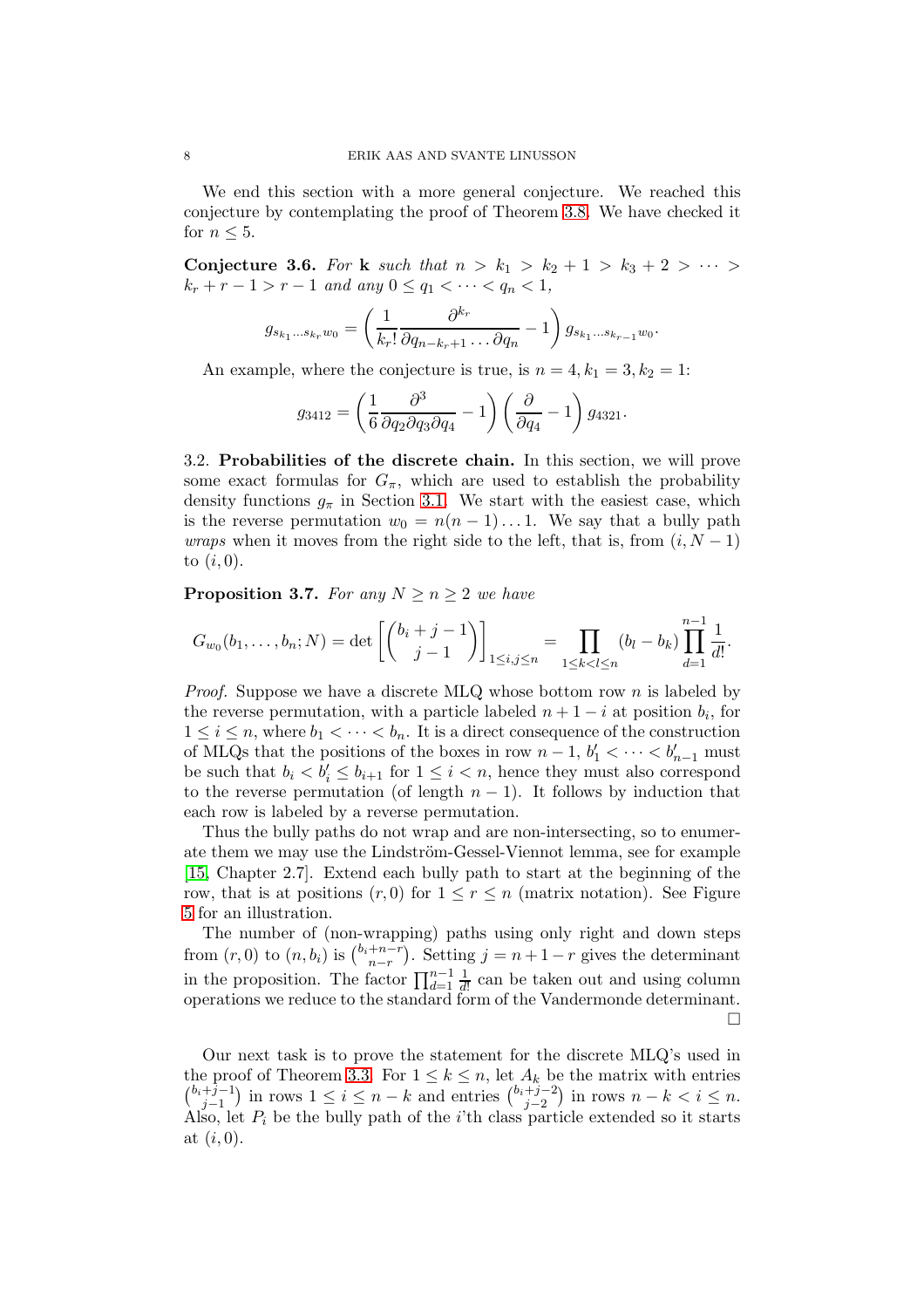

FIGURE 5. Counting multiline queues with lattice paths.

<span id="page-8-0"></span>**Theorem 3.8.** For  $k = 1, 2$ , we have

<span id="page-8-1"></span>
$$
G_{s_k w_0} = \binom{N}{k} \det A_k - G_{w_0}.
$$

*Proof.* We will first consider the case  $k = 1$ . We distinguish between two different types of MLQ's that can result in the permutation  $s_1w_0$ , depending on whether or not  $P_1$  is wrapping.

The first type is an MLQ q where there is no bully path wrapping. Then  $P_1$  and  $P_2$  will touch at some point  $(r, c)$ , after which  $P_1$  will be below or on  $P_2$  (bully paths may, however, coincide only in points and horisontal segments), see Figure [6.](#page-8-2)



<span id="page-8-2"></span>FIGURE 6. Paths of type I for the case  $k = 1$ .

We could also describe this as the reverse permutations on the first  $r - 1$ rows of q, after which the 1 and 2 switch places.

To count MLQ's of the first type, we define an injection into sets of certain non-intersecting paths  $\mathcal{L}_I = \{L_n, \ldots, L_1\}$ . The path  $L_1$  is formed by concatenating  $P_1$  from  $(1,0)$  to  $(r, c)$  with  $P_2$  from  $(r, c)$  to  $(n, b_n)$  and then lifting the resulting path one step upwards. So,  $L_1$  is a path from  $(0, 0)$  to  $(n - 1, b_n)$  that passes through  $(r - 1, c)$ . The path  $L_2$  is formed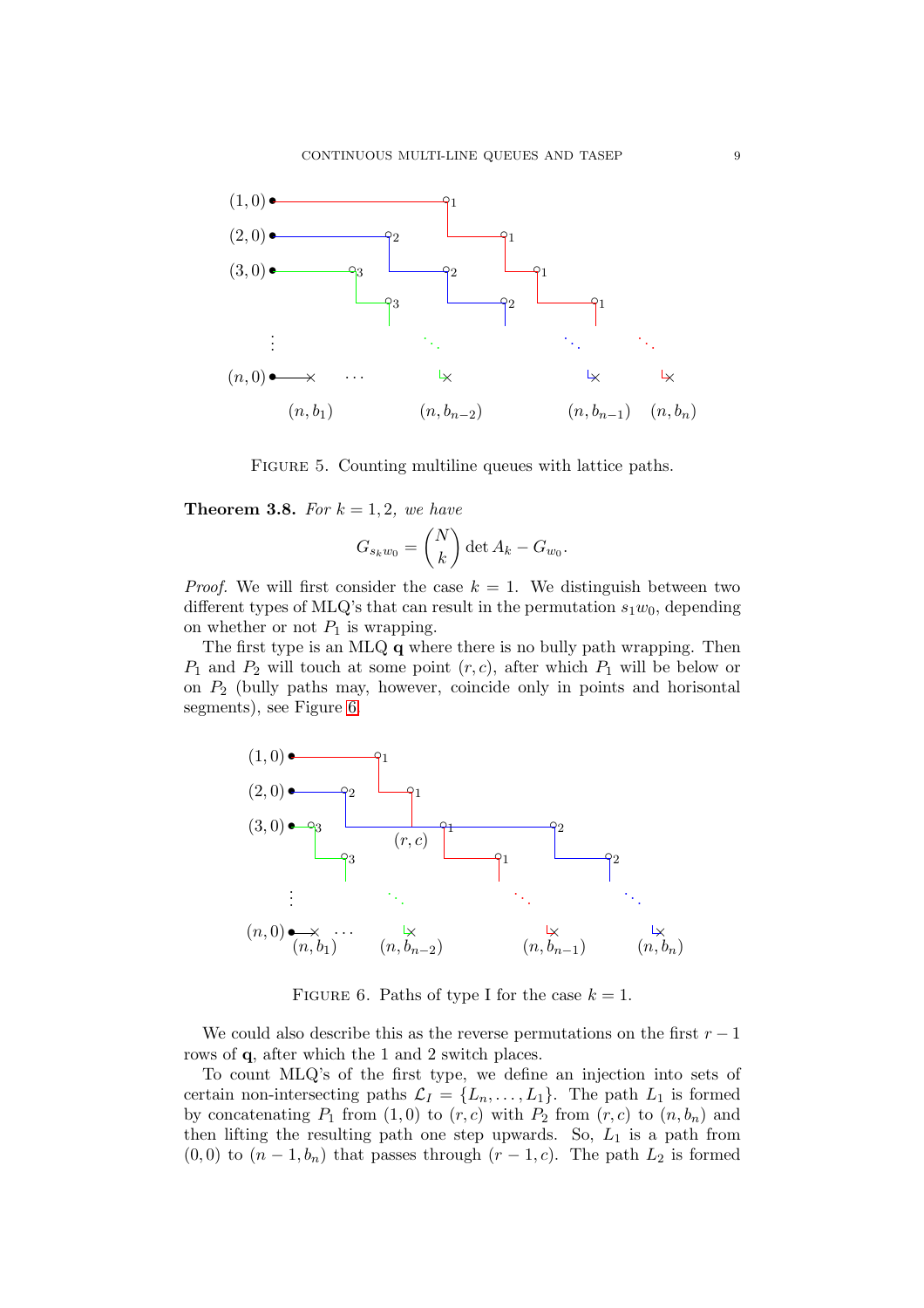by concatenating  $P_2$  from  $(2, 0)$  to  $(r, c)$  with  $P_1$  from  $(r, c)$  to  $(n, b_{n-1})$ . For  $3 \leq i \leq n$ ,  $L_i = P_i$ . Thus  $\mathcal{L}_I$  is a set of non-intersecting lattice paths with starting positions  $S_I = \{(n, 0), \ldots, (3, 0), (2, 0), (0, 0)\}\$ and ending positions  $\mathcal{M}_I = \{(n, b_1), \ldots, (n, b_{n-2}), (n, b_{n-1}), (n-1, b_n)\}.$  By the Lindström-Gessel-Viennot lemma, all such sets of paths are counted by the determinant of the matrix:

$$
D_I = \begin{bmatrix} \ddots & \vdots & \ddots & \vdots \\ \cdots & \binom{b_i+j-1}{j-1} & \cdots & \binom{b_i+n}{n} \\ \vdots & \vdots & \ddots & \vdots \\ \cdots & \binom{b_n+j-2}{j-2} & \cdots & \binom{b_n+n-1}{n-1} \end{bmatrix}.
$$

Sets of paths  $\mathcal{L}_I$  where the vertical distance between  $L_1$  and  $L_2$  is always two or more do not come from an MLQ q of the first type. Since if we lower  $L_1$  one vertical step they would still not intersect. To subtract this over-count, we may thus count the number of non-intersecting paths from  $S = \{(n, 0), \ldots, (2, 0), (1, 0)\}\;$  to  $\mathcal{M} = \{(n, b_1), \ldots, (n, b_{n-1}), (n, b_n)\}\;$  which is precisely  $G_{w_0}$  by Proposition [3.7.](#page-7-2) Thus the number of MLQ's of the type I is  $\det(D_1) - G_{w_0}$ .

The second type of MLQ's q, has a bully path wrapping and the only possibility is that  $P_1$  wraps in row 2 before finding a box to label 1, see Figure [7.](#page-10-0) Thus  $P_1$  will overlap with  $P_2$  in the beginning of row two and possibly more later. Apart from that, no paths are touching. We now describe a bijection from such MLQ's to non-intersecting lattice paths  $\mathcal{L}_{II} = \{L_n, \ldots, L_1, L_0\}$ with starting positions  $S_{II} = \{(n, 0), \ldots, (2, 0), (1, 0), (0, 0)\}\$  and ending positions  $\mathcal{M}_{II} = \{(n, b_1), \ldots, (n, b_{n-2}), (n, b_{n-1}), (n-1, b_n), (1, N-1)\}.$  We define  $L_0$  as a translation one step upwards of  $P_1$  from  $(1,0)$  to  $(2, N-1)$ . The path  $L_1$  is a translation one step upwards of  $P_2$ .  $L_2$  is the part of  $P_1$ going from  $(2,0)$  to  $(n, b_{n-1})$ . For  $3 \le i \le n$ ,  $L_i = P_i$ .

By the Lindstöm-Gessel-Viennot lemma all such sets of non-intersecting paths are counted by the determinant of the  $(n + 1) \times (n + 1)$ -matrix:

$$
D_{II} = \begin{bmatrix} 1 & \cdots & {b_{1}+j-1 \choose j-1} & \cdots & {b_{1}+n \choose n} \\ \vdots & & \vdots & \vdots & \vdots \\ 1 & \cdots & {b_{n-1}+j-1 \choose j-1} & \cdots & {b_{n-1}+n \choose n} \\ \hline 0 & \cdots & {b_{n}+j-2 \choose j-2} & \cdots & {b_{n}+n-1 \choose n-1} \\ 0 & \cdots & 0 & 1 & {N \choose 1} \end{bmatrix}.
$$

Hence the total number of MLQ's is

$$
G_{s_1w_0}(b_1,\ldots,b_n;N) = \det D_{II} + \det D_I - G_{w_0}.
$$

Expanding  $D_{II}$  along the bottom row gives det  $D_{II} = N \cdot \det A_1 - \det D_I$ and the statement for  $k = 1$  follows.

The case  $k = 2$  is very similar but more complicated. This time there are three different types of MLQ's.

- Type I: no bully path wraps.
- Type II:  $P_2$  wraps in row 3.
- Type III:  $P_2$  wraps in row 3 and  $P_1$  wraps in row 2.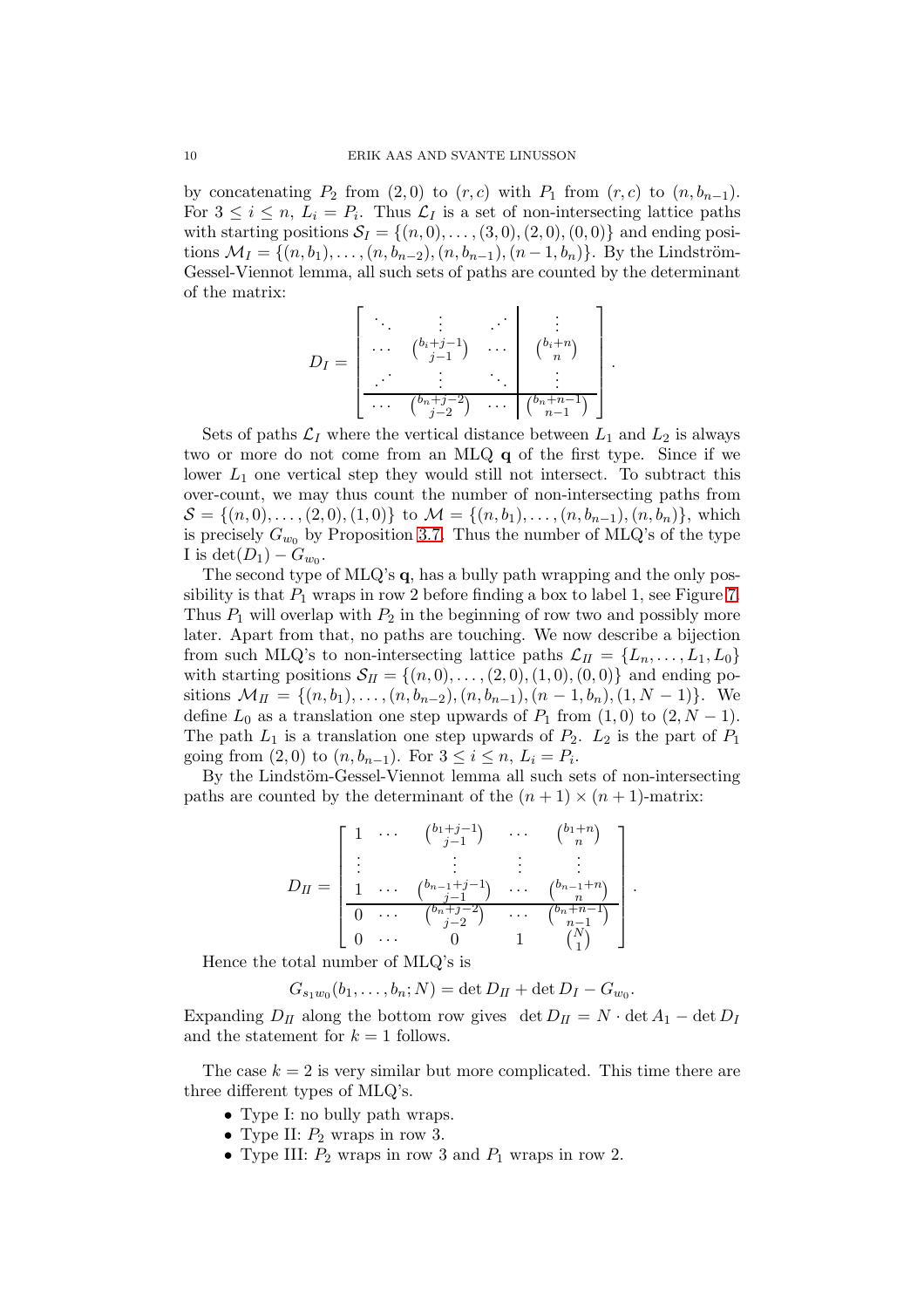

<span id="page-10-0"></span>Figure 7. On top is a schematic image of an MLQ projecting to  $s_1w_0$  of type II. Below is the corresponding set  $\mathcal{L}_H$  of non-intersecting lattice paths as in the proof of Theorem [3.8.](#page-8-0)

These are all the cases since if  $P_1$  wraps then  $P_2$  must also wrap for the 1 to end up last in the permutation. For each type we give an injection to a set of tuples of non-intersecting paths, which can be counted using the Lindström-Gessel-Viennot Lemma.

Type I: Assume  $P_1$  and  $P_2$  intersect for the first time at  $(r, c)$ . No other bully paths touch. We map such MLQ's injectively to  $\mathcal{L}_I = \{L_n, \ldots, L_1\},\$ with starting positions  $S_I = \{(n, 0), \ldots, (3, 0), (1, 0), (0, 0)\}\$  and ending positions  $\mathcal{M}_I = \{(n, b_1), \ldots, (n, b_{n-2}), (n-1, b_{n-1}), (n-1, b_n)\}.$  Let  $L_1$  be  $P_1$  translated one step upwards. Let  $L_2$  be the translation one step upwards of the concatenation of  $P_2$  from  $(2, 0)$  to  $(r, c)$ , and  $P_3$  from  $(r, c)$  to  $(n, b_{n-1})$ . Let  $L_3$  be the concatenation of the remaining pieces of  $P_2$  and  $P_3$  and  $L_i = P_i$ , for  $4 \leq i \leq n$ . The total number of such *n*-tuples of non-intersecting paths is the determinant of the following  $n \times n$ -matrix: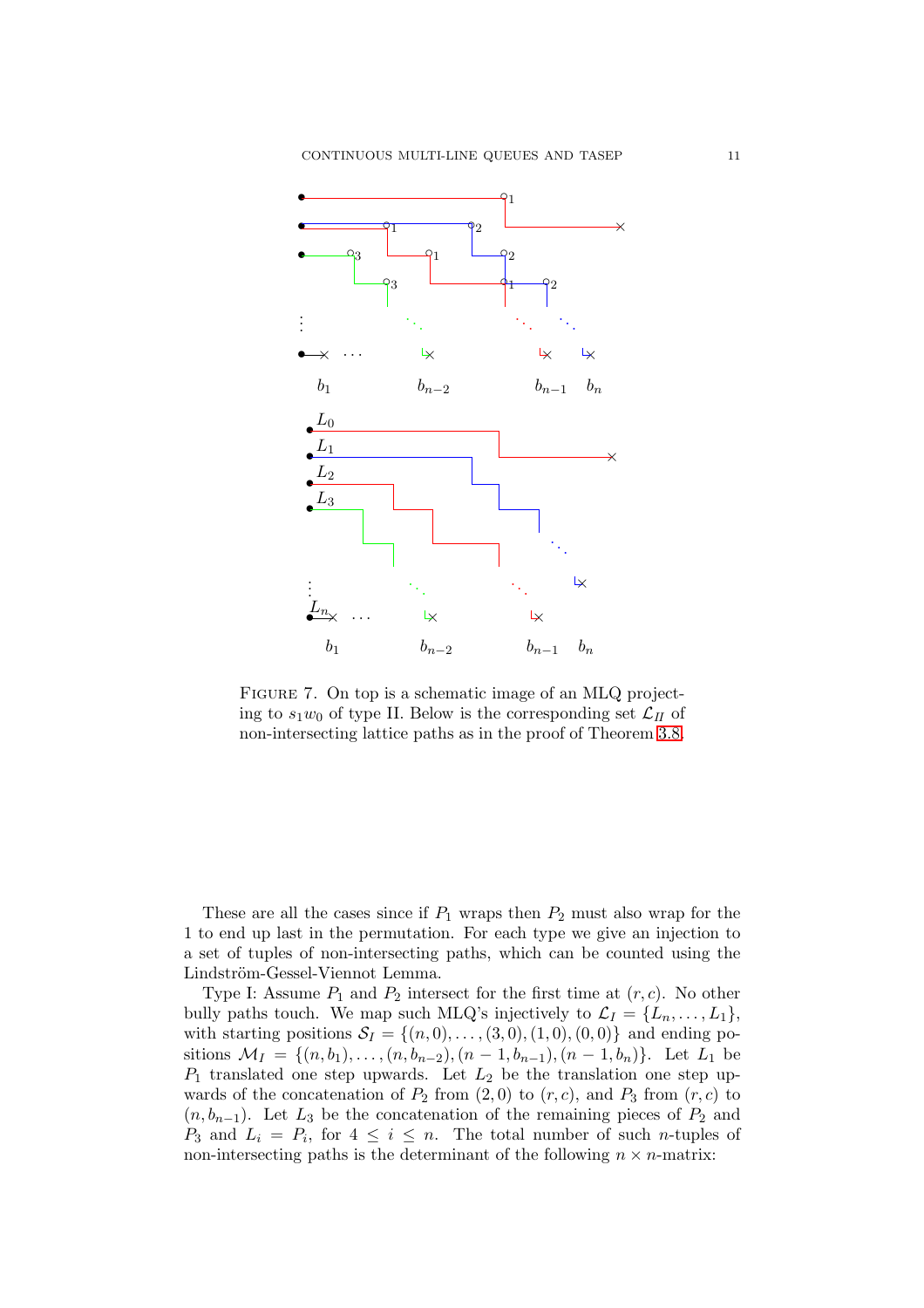$$
E_I = \begin{bmatrix} 1 & \cdots & \vdots & \cdots & \vdots & \vdots & \vdots \\ \vdots & \cdots & \binom{b_i+j-1}{j-1} & \cdots & \binom{b_i+n-1}{n-1} & \binom{b_i+n}{n} \\ \frac{1}{0} & \cdots & \binom{b_{n-1}+j-2}{j-2} & \cdots & \binom{b_{n-1}+n-2}{n-2} & \binom{b_{n-1}+n-1}{n-1} \\ 0 & \cdots & \binom{b_n+j-2}{j-2} & \cdots & \binom{b_n+n-2}{n-2} & \binom{b_n+n-1}{n-1} \end{bmatrix}.
$$

As in the type I case above we must subtract those where the vertical distance between  $L_2$  and  $L_3$  is at least 2 all the time, which again is  $G_{w_0}$ .

Type II: Let  $(r, c)$  be the point where  $P_1$  and  $P_2$  intersect the first time. In the beginning of row 3,  $P_2$ , which wraps, and  $P_3$  will overlap. Here  $L_0$ is the translation two steps upwards of the concatenation of  $P_1$  to  $(r, c)$  and  $P_2$  from  $(r, c)$  to  $(3, N - 1)$  before it wraps.  $L_1$  is the translation one step upwards of the concatenation of  $P_2$  from  $(2,0)$  to  $(r, c)$  and  $P_1$  from  $(r, c)$  to  $(n, b_n)$ . Let  $L_2$  be the translation one step upwards of  $P_3$  and let  $L_3$  be  $P_2$ after it has wrapped, that is, from  $(3,0)$  to  $(n, b_{n-2})$ .

We map these MLQ's injectively to  $\mathcal{L}_{II} = \{L_n, \ldots, L_1, L_0\}$ , with starting positions  $S_{II} = \{(n, 0), \ldots, (2, 0), (1, 0), (-1, 0)\}\$ and ending positions  $\mathcal{M}_{II} =$  $\{(n, b_1), \ldots, (n, b_{n-2}), (n-1, b_{n-1}), (n-1, b_n), (1, N-1)\}.$  To count the number of MLQ's of type II we have to subtract of the sets  $\mathcal{L}_{II}$  where the vertical distance between  $L_0$  and  $L_1$  is 2 or more in each column, which can be counted by lowering the start and endpoints of  $L_0$  by one. This means that the number of MLQ's of type II is counted by the difference  $\det(E_{II}) - \det(E'_{II}),$  where  $E_{II}, E'_{II}$  are the following  $(n + 1) \times (n + 1)$ matrices:

$$
E_{II} = \begin{bmatrix} 1 & \cdots & \vdots & \vdots & \vdots & \vdots \\ 1 & \cdots & \binom{b_i+j-1}{j-1} & \cdots & \binom{b_i+n+1}{n+1} \\ \frac{1}{0} & \cdots & \binom{b_{n-1}+j-2}{j-2} & \cdots & \binom{b_{n-1}+n}{n} \\ 0 & \cdots & \binom{b_{n}+j-2}{j-2} & \cdots & \binom{b_{n}+n}{n} \\ 0 & \cdots & \cdots & 0 & 1 & \binom{N+1}{2} \end{bmatrix},
$$
  

$$
E'_{II} = \begin{bmatrix} 1 & \cdots & \vdots & \ddots & \vdots & \vdots & \vdots \\ 1 & \cdots & \binom{b_i+j-1}{j-1} & \cdots & \binom{b_i+n-1}{n-1} & \binom{b_i+n}{n} \\ \vdots & \vdots & \ddots & \vdots & \vdots & \vdots \\ 0 & \cdots & \binom{b_{n-1}+j-2}{j-2} & \cdots & \binom{b_{n-1}+n-2}{n-2} & \binom{b_{n-1}+n-1}{n-1} \\ 0 & \cdots & \binom{b_{n}+j-2}{j-2} & \cdots & \binom{b_{n}+n-2}{n-2} & \binom{b_{n-1}+n-1}{n-1} \\ 0 & \cdots & \cdots & 0 & 1 & \binom{N}{1} & \binom{N+1}{2} \end{bmatrix}
$$

.

Type III: The MLQ's where both  $P_1$  and  $P_2$  wrap around can similarly be bijectively mapped to  $n + 2$ -tuples of non-intersecting paths starting in positions  $S_{III} = \{(n, 0), \ldots, (1, 0), (0, 0), (-1, 0)\}\$ and ending positions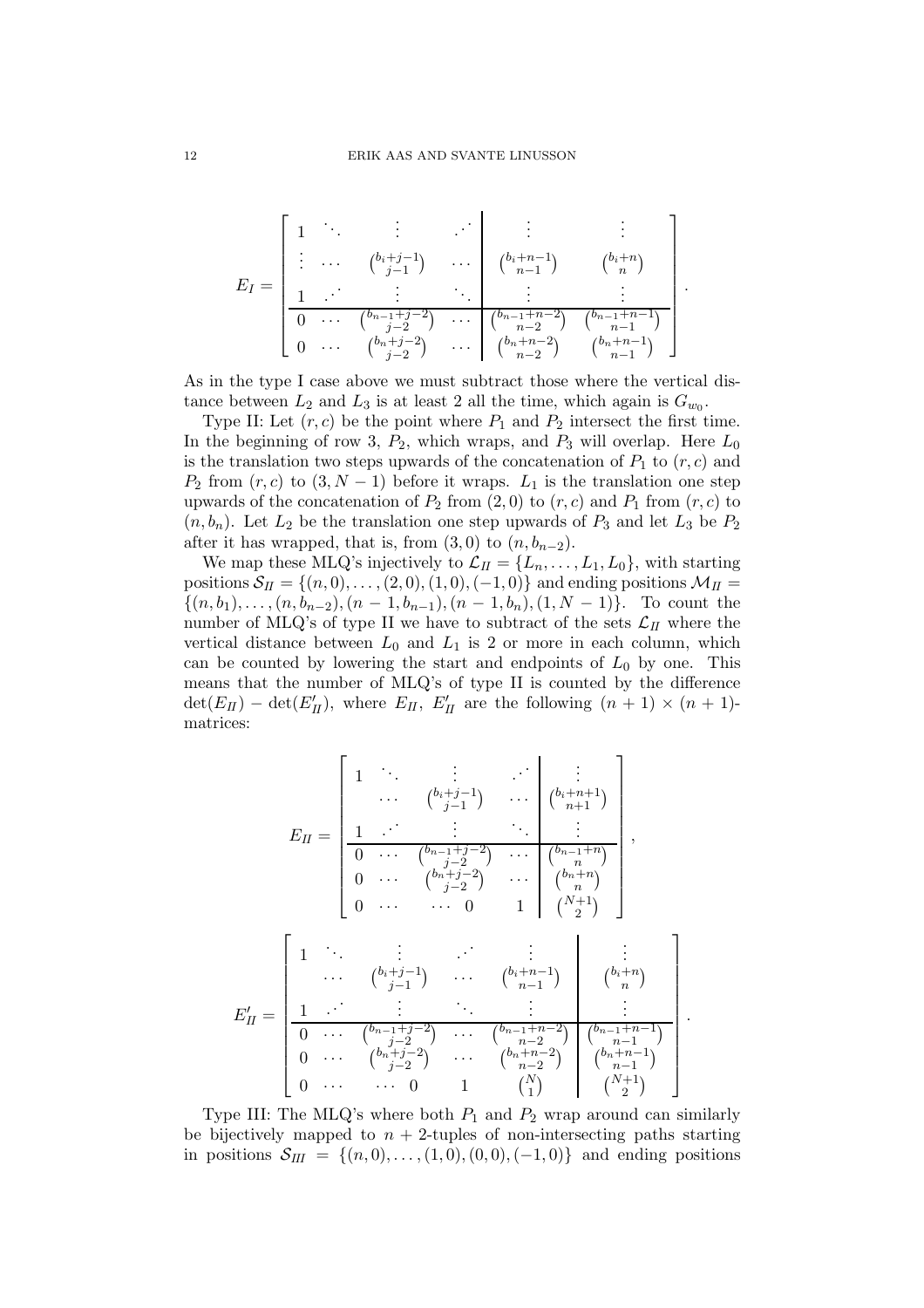$M_{III} = \{(n, b_1), \ldots, (n, b_{n-2}), (n-1, b_{n-1}), (n-1, b_n), (1, N-1), (0, N-1)\}.$ These are counted by the determinant of the matrix:

$$
E_{III} = \begin{bmatrix} 1 & \cdots & \vdots & \cdots & \vdots \\ 1 & \cdots & {b_{i}+j-1} & & \cdots & \cdots \\ \frac{1}{0} & \cdots & {b_{n-1}+j-2} & & \cdots & \cdots & \cdots \\ 0 & \cdots & {b_{n}+j-2} & & \cdots & \cdots & \cdots \\ 0 & \cdots & {b_{n}+j-2} & & \cdots & \cdots & \cdots \\ 0 & \cdots & 0 & 1 & {N \choose 1} & {N+1 \choose 2} \\ 0 & \cdots & 0 & 0 & 1 & {N \choose 1} \end{bmatrix}
$$

Expanding the matrices  $E_I, E_{II}, E'_{II}, E_{III}$  along the bottom rows most terms of the determinants cancel to give the claimed result.  $\Box$ 

One way to prove Conjecture [3.4](#page-6-0) would be to first establish the following formula for the discrete chain.

<span id="page-12-1"></span>Conjecture 3.9. For  $N \ge n > k \ge 1$  and  $0 \le b_1 < \cdots < b_n \le N - 1$  the number of MLQ's with bottom row  $s_k w_0$  is

$$
G_{s_kw_0}(b_1,\ldots,b_n;N)=\binom{N}{k}\det A_k-G_{w_0}.
$$

The following more general conjecture for commuting simple reflections implies Conjecture [3.6](#page-7-0). For a partition  $\mathbf{k} = (k_1 \geq \cdots k_r \geq 1)$ , let  $\mathbf{k}'$  denote the conjugate partition. For a subset  $S \subseteq [r]$ , let  $\mathbf{k}(S)$  be the partition consisting of the parts  $k_i, i \in S$ . With  $\mathbf{k}(S)'$  we denote the conjugate of  $\mathbf{k}(S)$ . Let  $A_S$  be the matrix with entries  $\binom{b_i+j-1-k_{n+1-i}(S)'}{i-1-k_{n+1-i}(S)}$  $j-1-k_{n+1-i}(S)$ '), where  $k_i(S)'=0$  if  $i > k_{\min S}$ .

Conjecture 3.10. For  $N \ge n$  and k such that  $n > k_1 > k_2 + 1 > k_3 + 2 >$  $\cdots > k_r + r - 1 > r - 1$  and  $0 \leq b_1 < \cdots < b_n \leq N - 1$ , we have

$$
G_{s_{k_1}...s_{k_r}w_0}(b_1,...,b_n;N) = \sum_{S \subseteq [r]} (-1)^{r-|S|} \prod_{i \in S} {N \choose k_i} \det A_S.
$$

Note that  $A_{\emptyset}$  is the Vandermonde matrix so it specializes to Conjecture [3.9](#page-12-1) for  $r = 1$ . We have checked this conjecture for  $n \leq 5$  (this only includes cases with  $r < 2$ ).

3.3. Probability of given permutation. One obvious question to ask about the distribution  $\Xi_n$  is the probability  $p_\pi$  that the particles form a certain permutation  $\pi$ . We can compute the exact probability of the reverse permutation  $w_0$ .

<span id="page-12-0"></span>Theorem 3.11. The probability that the particles form the reverse permutation  $w_0$  is

$$
p_{w_0} = \frac{1}{\prod_{k=1}^{n-1} {2k+1 \choose k+1}}.
$$

.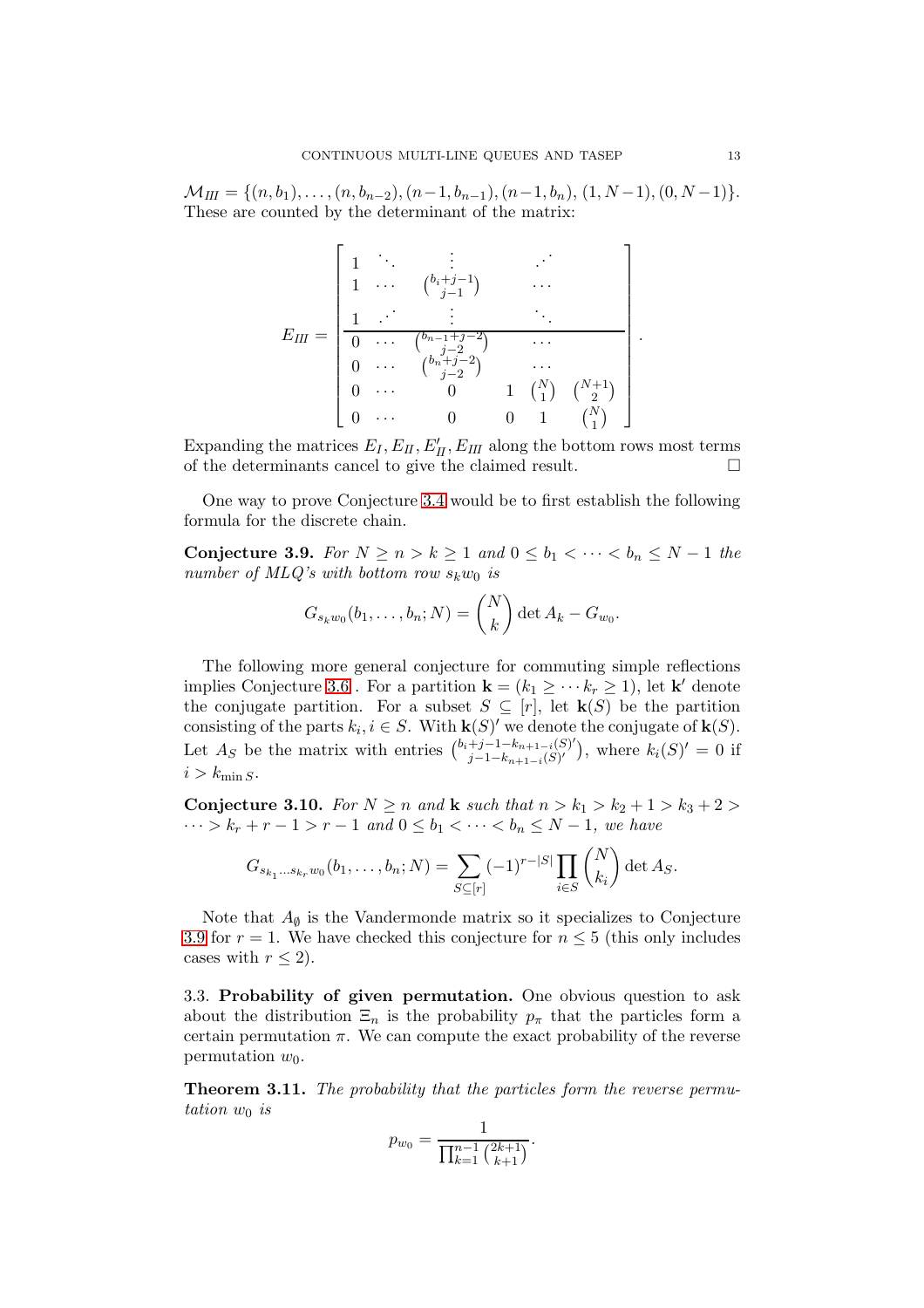| $i\backslash j$ |        | $\overline{2}$ | 3      | 4     | 5        | 6    |
|-----------------|--------|----------------|--------|-------|----------|------|
|                 | 0      | 1/2            | 1/6    | 2/15  | 6/55     | 1/11 |
| $\overline{2}$  | 1/14   | $\theta$       | 25/42  | 2/15  | 6/55     | 1/11 |
| 3               | 5/42   | 1/21           | 0      | 19/30 | 6/55     | 1/11 |
| 4               | 16/105 | 17/210         | 1/30   | 0     | 106/165  | 1/11 |
| $\overline{5}$  | 68/385 | 81/770         | 19/330 | 4/165 | $\theta$ | 7/11 |
| 6               | 37/77  | 41/154         | 34/231 | 5/66  | 1/33     |      |

<span id="page-13-1"></span>TABLE 1. Table showing  $c_{i,j}(n)$ , for  $n = 6$ .

Proof. As in the proof of Proposition [3.7,](#page-7-2) each row i of an MLQ corresponding to  $w_0$  is labeled by the reverse permutation of length i. Furthermore, the positions of the boxes on row  $i - 1$  interleave the positions of the boxes on row i. Such placements (in the sense of Remark [3.1\)](#page-4-2) have been studied before in other contexts and are called Gelfand-Tsetlin patterns, see [\[14\]](#page-20-7). The enumeration of all such patterns seems to have been done first in [\[17\]](#page-20-8), where it is proven that the number of such patterns is

$$
\frac{\binom{n+1}{2}!\prod_{i=1}^{n-1}i!}{\prod_{i=1}^{n-1}(2i+1)!}.
$$

Think of the  $\binom{n+1}{2}$  $\binom{+1}{2}$  boxes in the MLQ as chosen in the interval  $[0,1)$ , and then selecting which boxes end up on which line. By Remark [3.1](#page-4-2) we conclude that the  $p_{w_0}$  is the number of placements yielding  $w_0$  divided by the total number,  $\binom{\binom{n+1}{2}}{n}$  $\binom{\binom{n+1}{2}}{1,\ldots,n}$ , of placements. This gives the stated formula.  $\Box$ 

We have computed  $p_{\pi}$  for all permutations of length  $n \leq 6$ . For  $n = 2, 3$ they are as follows  $\frac{\pi}{2}$   $\frac{12}{21}$   $\frac{21}{23}$   $\frac{231}{231}$   $\frac{312}{10}$   $\frac{132}{5}$   $\frac{213}{5}$   $\frac{321}{2}$  $p_{\pi} \parallel \frac{2}{3}$ 1 25 13 10 5 5 2 .

3 3 60 60 60 60 60 60 Unfortunately we cannot see any obvious general pattern, regardless of whether or not we mod out by the cyclic action. For example, in general,  $p_{\pi}/p_{w_0}$  is not an integer and the chain is not symmetric:  $p_{w_0\pi w_0} \neq p_{\pi}$ in general. We note, however, that  $p_{w_0}$  appears to be the smallest of the probabilities, and  $p_{id}$  the largest.

# 4. Correlations

<span id="page-13-0"></span>Even though the stationary probability  $p_{\pi}$  of a given permutation  $\pi$ seems difficult to describe in general, the correlation of two adjacent elements seems to exhibit interesting patterns for the continuous TASEP. Let  $c_{i,j}(n) = \mathbb{P}(w_a = i, w_{a+1} = j, \text{ for some } a)$ , where  $a+1$  is modulo n. See Table [1](#page-13-1) for the values of  $c_{i,j}(6)$ .

The most obvious observation is that the columns in the upper right part seem to be constant. To be more precise:

**Conjecture 4.1.** For every  $i + 1 < j$  we have  $c_{i,j}(n) = n/{\binom{n+j}{2}}$  $\binom{+j}{2}$ .

From this, it would also follow that  $c_{n-1,n} = (n+1)/(2n-1)$  and  $c_{1,2} =$  $4/(n+2)$ , since  $\sum_i c_{i,j} = \sum_j c_{i,j} = 1$ .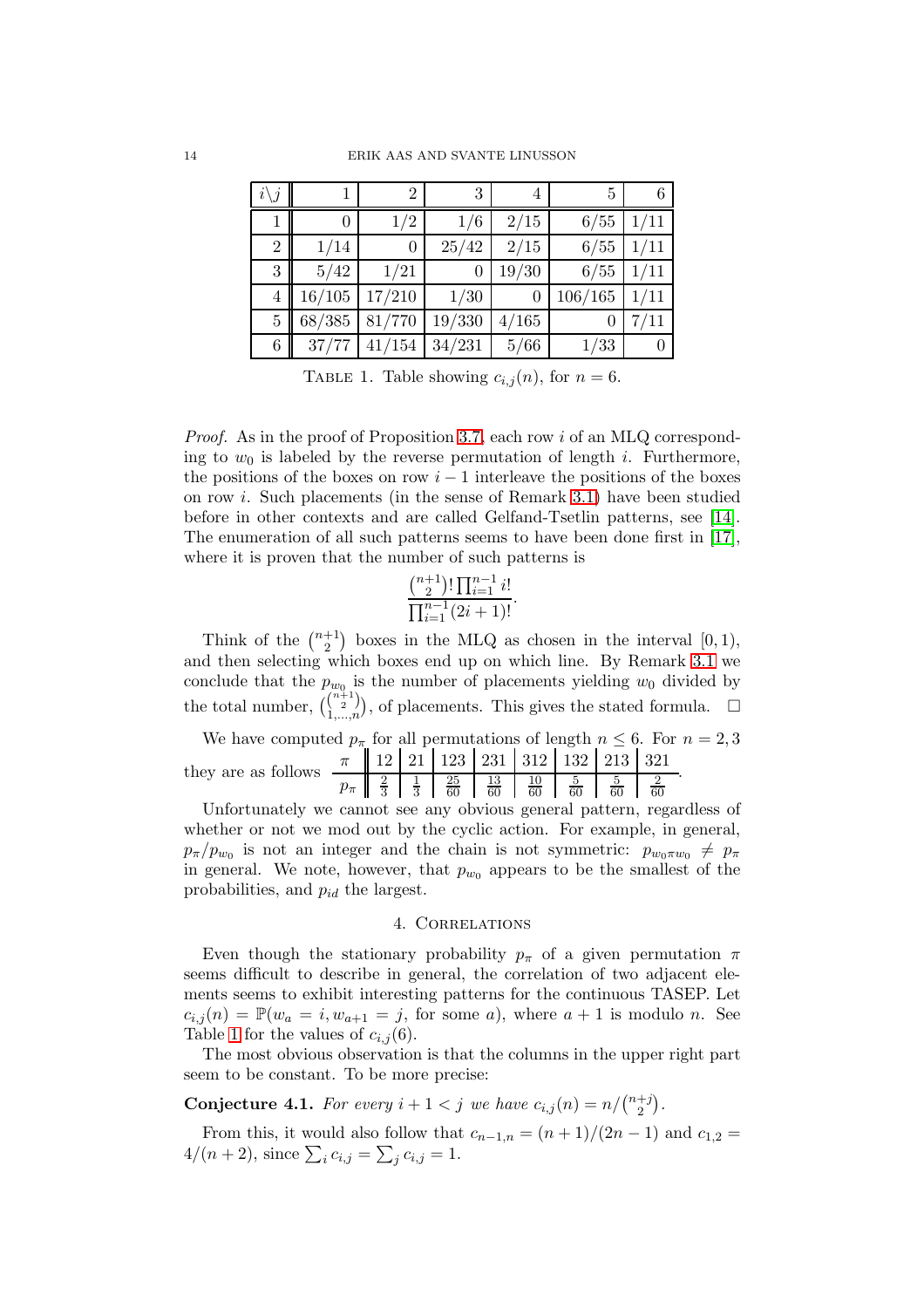It seems the denominator is always a product of small primes. The data for  $n \leq 6$  suggest a conjecture covering all the  $c_{i,j}$  s. Our main conjecture for the correlations in the continuous TASEP on a ring is the following.

**Conjecture 4.2.** For  $n \geq 2$ , we have the following two-point correlations at stationarity

$$
c_{i,j}(n) = \begin{cases} \frac{n}{\binom{n+j}{2}}, & \text{if } i+1 < j \le n, \\ \frac{n}{\binom{n+j}{2}} + \frac{ni}{\binom{n+i}{2}}, & \text{if } i+1 = j \le n, \\ \frac{n}{\binom{n+j}{2}} - \frac{n}{\binom{n+i}{2}}, & \text{if } j < i < n, \\ \frac{n(j+1)}{\binom{n+j}{2}} - \frac{n(j-1)}{\binom{n+j-1}{2}} - \frac{n}{\binom{n}{2}}, & \text{if } j < i = n. \end{cases}
$$

So, according to the conjecture, for any  $j > 1$  the most likely position is (directly) to the right of  $j-1$ . If j is close to n, then this will happen roughly half the time. For small  $j$   $(1 < j < n/3)$  the second most likely position for  $j$  is to the right of  $n$ .

*Remark* 4.3. According to the conjecture, n is always a factor for the probabilities. It is tempting to divide with  $n$  and say that we are interested in the case when  $w_1 = i, w_2 = j$ . This would, however, not be an equivalent formulation. The spacing between the particles is not uniform, and hence the distribution of which particle is first in a given  $[0, 1)$  interval is not uniform.

We can prove a few cases of this conjecture.

**Proposition 4.4.** The following two-point correlations hold for any  $n \geq 3$ .

$$
(1) \ c_{2,1} = \frac{n}{\binom{n+1}{2}} - \frac{n}{\binom{n+2}{2}} = \frac{4}{(n+1)(n+2)}
$$
\n
$$
(2) \ c_{1,2} = \frac{n}{\binom{n+2}{2}} + \frac{n}{\binom{n+1}{2}} = \frac{4}{(n+2)}
$$
\n
$$
(3) \ c_{n,n-1} = \frac{n^2}{\binom{2n-1}{2}} - \frac{n(n-2)}{\binom{2n-2}{2}} - \frac{n}{\binom{2n}{2}} = \frac{3}{(2n-1)(2n-3)}
$$

*Proof.* For the first two statements, we will use the process of the last row on *n* boxes labeled  $1, \ldots, n$ . Assume that the particles of classes 2 and 1 are positioned at  $q_2$  and  $q_1$  respectively in the preceding row. By rotation we may assume that  $q_2 < q_1$ . The only way to obtain a 2 followed by a 1 after the process of the last row is to have exactly one particle in the interval  $[q_2, q_1]$ . This is due to the fact that the class 1 particle will land at the first available position and after that the class 2 particle will do the same. Let  $y = 1 - (q_1 - q_2)$ . We know by Theorem [3.2](#page-5-0) that  $g_{21}(q_1, q_2) =$  $2(q_2 - q_1) = 2(1 - y)$ . If we think of this as the limit of the stationary distribution of TASEP, it is clear that the particles of classes higher than 2 will not influence the relative positions of 2 and 1. The probability that exactly one of the *n* particles lies in the interval  $[q_2, q_1]$  is  $\binom{n}{1}$  $\binom{n}{1}(1-y)y^{n-1}.$ We thus obtain

$$
c_{2,1} = \mathbb{P}(2 \text{ followed by } 1) = \int_0^1 2n(1-y)^2 y^{n-1} dy = \frac{4}{(n+1)(n+2)}.
$$

The computation of  $c_{1,2}$  is similar. This time, there are three possibilities of getting a 1 followed by a 2: either there are no particles in the interval  $[q_2, q_1]$ , or all the particles are in this interval, or all particles but one are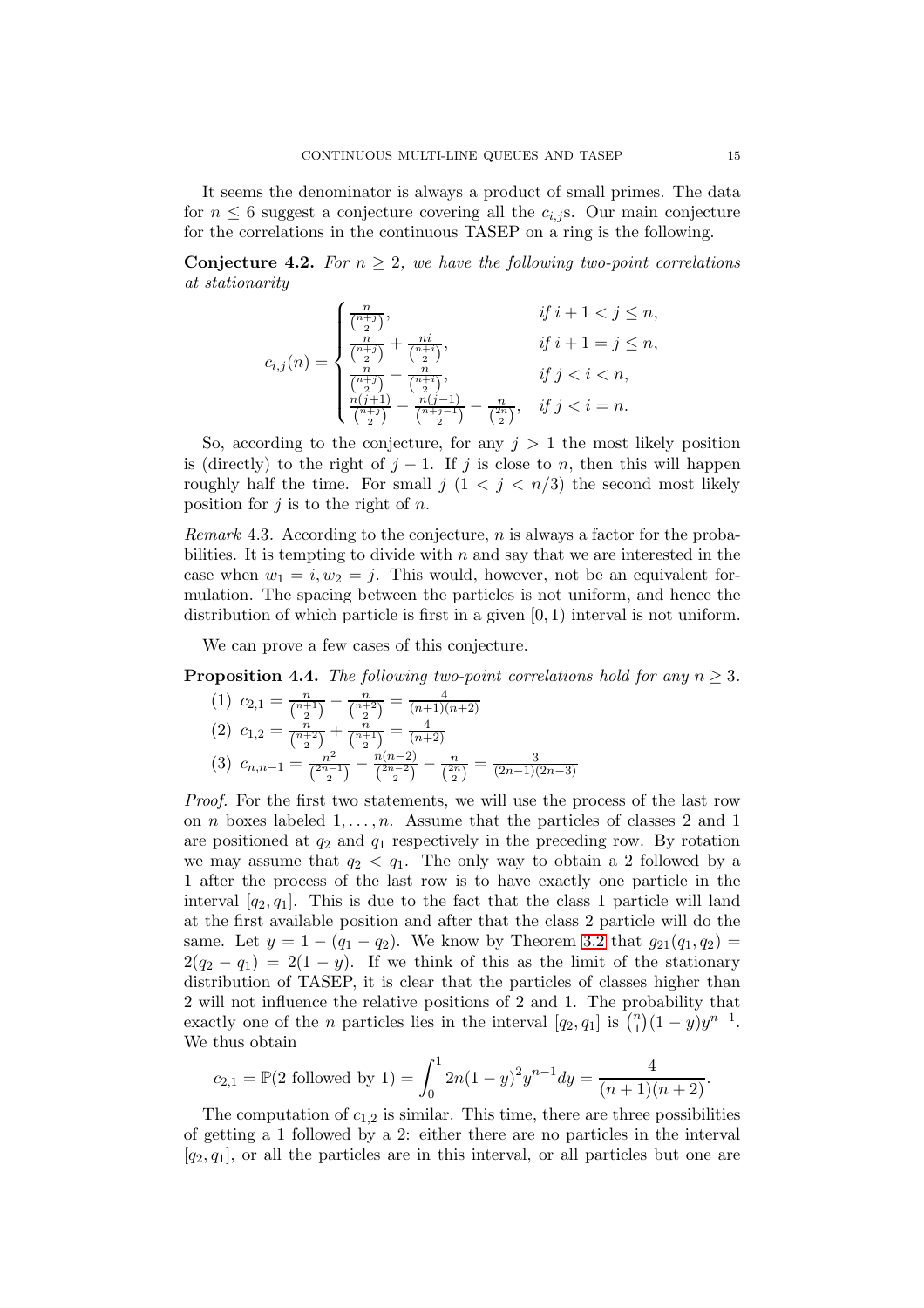in the interval. Summing these three integrals gives the desired formula. Note that the method used above could in principle be extended to  $c_{i,j}$  for  $i, j \leq x$ , if we know  $g_{\pi}$  for  $\pi \in S_x$ , but it quickly becomes intractable.

The computation of  $c_{n,n-1}$  is more involved. We use continuous multiline queues. As discussed in Remark [3.1,](#page-4-2) to determine  $c_{n,n-1}$ , it suffices to count the number of placements  $(a_{ij})$  of the boxes in the multiline queue that give a bottom row starting with  $n, n-1$  (by rotation we may assume that the leftmost box is labelled  $n$ ). We will refer to such placements as *valid*. So to compute  $c_{n,n-1}$ , we will compute the ratio of valid placements to all placements.

Note that the values of  $a_{ij}$  for  $i \leq n-3$  do not influence whether an assignment is valid or not. Therefore we can instead count the number of placements  $(b_{ij})$  for  $n-2 \leq i \leq n, j \leq i$ , where  $b_{ij}$  is the number of boxes to the right of box  $(i, j)$  in the bottom three rows, including the box itself. Recall that  $j$  is the number of the box counting from the right. Such a placement  $(b_{ij})$  is valid if it comes from a valid placement  $(a_{ij})$ .

It is easy to check that being valid amounts to the following systems of inequalities.

$$
b_{n,1} < \cdots < b_{n,n-2}
$$
  
\n
$$
\wedge \qquad \wedge b_{n-1,1} < \cdots < b_{n-1,n-2} \text{ and } b_{n-1,n-2} < b_{n,n-1}
$$
  
\n
$$
\wedge \qquad \wedge b_{n-2,1} < \cdots < b_{n-2,n-2} \qquad b_{n-2,n-2} < b_{n-1,n-1} < b_{n,n}
$$

The left system of inequalities comes from the fact that there is no wrapping in the bottom three rows and the second set of inequalities comes from the word starting with  $n, n-1, \ldots$  From the inequalities it follows directly that  $b_{n,n} = 3n-3$  and  $b_{n-1,n-1} = 3n-4$ . If  $b_{n,n-1} = 2n+i-1$  then  $b_{n-2,j} = 2n+j-3$  for all  $i < j \leq n-2$ . The remaining entries, which form the set  $\{1,\ldots,2n-3+i\}$ , form a standard Young tableau (transpose the figure of the inequalities above) with columns of length  $n-2$ ,  $n-2$ , i. Let  $SYT_{n-2,n-2,i}$ denote the number of standard Young tableaux of this type. We refer to [\[16\]](#page-20-9) for basic facts about standard Young tableaux including the hook-length formula from which one may deduce that  $SYT_{n-2,n-2,i} = \frac{(2n-4+i)!(n-i)(n-i-1)}{i!n!(n-1)!}$ . The rotation gives a factor of  $3n-3$  and we get

$$
c_{n,n-1} = \frac{(3n-3)\sum_{i=0}^{n-2} SYT_{n-2,n-2,i}}{\binom{3n-3}{n,n-1,n-2}} = \frac{(n-2)!\sum_{i=0}^{n-2} \frac{(2n-4+i)!(n-i)(n-i-1)}{i!}}{(3n-4)!}.
$$

 $\sum_{i=0}^{x} \binom{y+j}{j}$ Now, expand  $(n-i)(n-i-1) = n(n-1) - (2n-2)i + i(i-1)$  and use  $j^{+j}$ ) =  $\binom{y+x+1}{x}$  $\binom{x+1}{x}$  for  $j = i, i-1$  and  $i-2$ . Collect all terms and we get  $\frac{3}{(2n-1)(2n-3)}$ , as desired.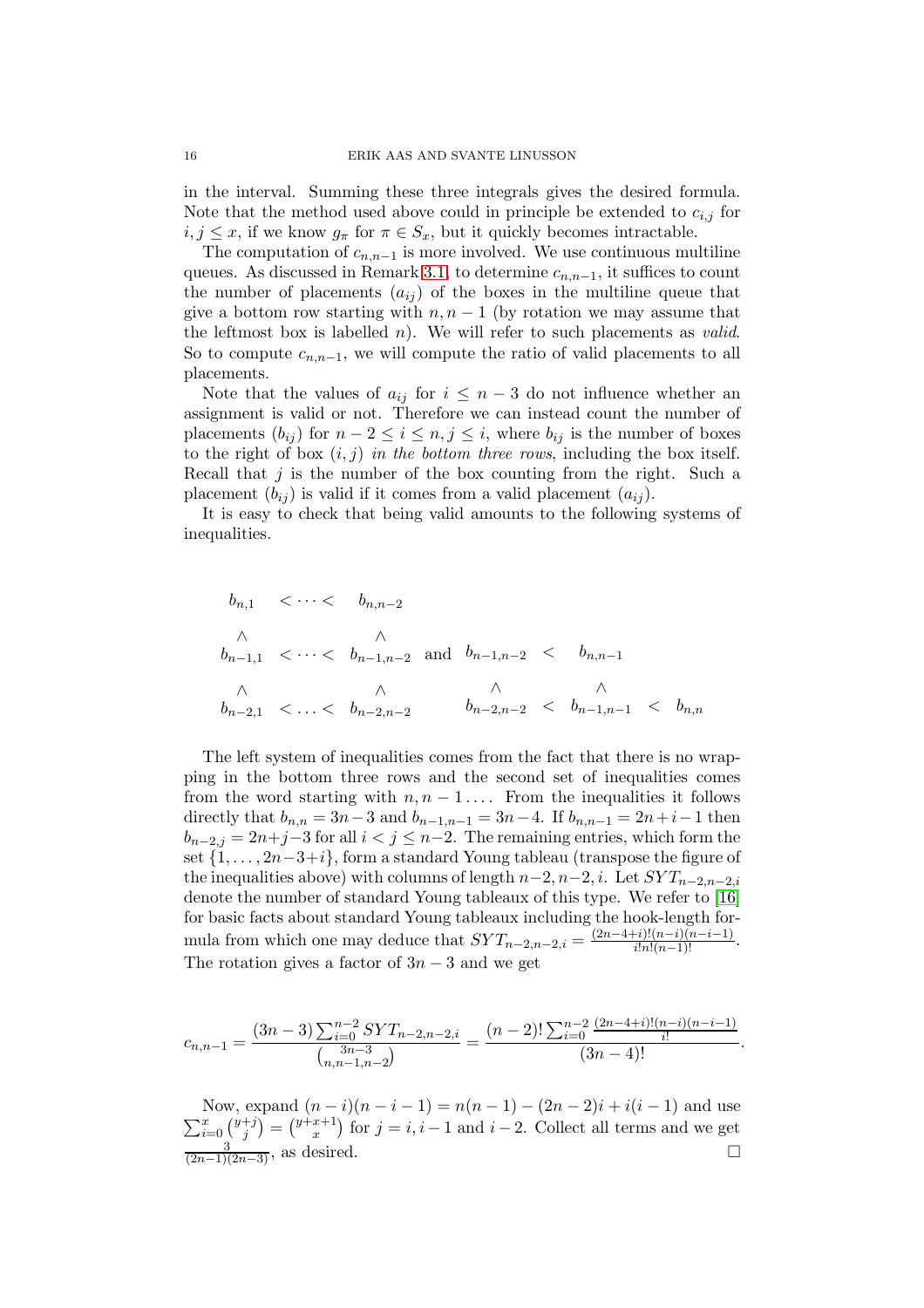## <span id="page-16-0"></span>5. Correlation function for initial decreasing sequence

In this section, we prove a formula for the probability that a word sampled from the discrete TASEP starts with a given decreasing word. By remarkable coincidence it is the same formula as in Proposition [3.7.](#page-7-2) Fix the length N of the ring and let  $\mathbf{m} = (1, \ldots, 1)$ . Suppose u is picked from the stationary  $\overline{N}$ distribution of the **m**-TASEP. We now ask, what is the probability that

u has some fixed word as a prefix? In general the answer appears to be complicated (see [\[7\]](#page-19-4) for prefixes of length at most 3). However in the case of a word of the type  $x_nx_{n-1} \ldots x_2$  where  $x_n > x_{n-1} > \cdots > x_2$ , we show that there is a simple answer to this question. This theorem answers [\[7,](#page-19-4) Conjecture 8.1].

<span id="page-16-1"></span>Theorem 5.1. Suppose u is picked from the stationary distribution of the **m**-TASEP. Fix  $N \geq x_n > x_{n-1} > \cdots > x_2 \geq 1$ . Then, the probability  $f_{\pi}(x_n, \ldots, x_2)$  ( $\pi$  for "permutation") that for some word v,  $u =$  $x_nx_{n-1} \ldots x_2v$ , is

$$
\frac{1}{\prod_{i=1}^{n-1} {N \choose i}} \det \left[ \binom{x_{i+1}}{j-1} \right]_{i,j=1}^{n-1}.
$$

<span id="page-16-2"></span>Remark 5.2. One way to think about this theorem is to consider a state of the TASEP as a permutation matrix of size N with 1's in positions  $(i, \pi(i))$ . Theorem [5.1](#page-16-1) gives the probability that the first  $n-1$  rows have the 1's in positions  $(1, x_n), \ldots, (n-1, x_2)$ . (By cyclic invariance the same is true for any  $n-1$  consecutive rows.) On the other hand, Proposition [3.7](#page-7-2) states that the probability of the first columns of the state matrix having 1's in positions  $(x_n, n-1), \ldots, (x_2, 1)$  is exactly the same as the expression in Theorem [5.1.](#page-16-1) This is because the probability of the position of the smallest labels does not change if we change all labels  $n, \ldots, N$  to just n. This interesting equality does not carry over to other patterns in general.

*Proof.* For a vector  $(m_1, \ldots, m_n)$  of non-negative integers with sum N, write  $N_i = (M_{i-1}, M_i]$  where  $M_0 = 0$  and  $M_i = \sum_{j \leq i} m_j$ ,  $1 \leq i \leq n$  so that  $[N] =$  $\{1, 2, \ldots, N\}$  is the disjoint union of the  $N_i$ 's. We also assume  $m_i \geq 1, i \geq 1$ , so only the first interval may be empty.

Now, write  $f_w(m_n, m_{n-1}, \ldots, m_1)$  (w for "word") for the probability that a TASEP distributed word of type **m** starts with the word  $n(n-1)...32$ . Clearly,

<span id="page-16-3"></span>(1) 
$$
f_w(m_n, ..., m_1) = \sum_{x_n \in N_n} \cdots \sum_{x_2 \in N_2} f_\pi(x_n, ..., x_2).
$$

For given  $n, N$ , the set of possible vectors  $(m_n, \ldots, m_1)$  and the set of possible vectors  $(x_n, \ldots, x_2)$  both have size  $\binom{N}{n-1}$  and a bijection is given by setting  $x_i = M_{i-1} + 1$ . The relation [\(1\)](#page-16-3) thus amounts to multiplication with a quadratic matrix. Ordering  $(m_n, \ldots, m_1)$  by lexicographic order and  $(x_n, \ldots, x_2)$  by backward revlex order the matrix will be lower triangular with 1's on the diagonal and thus invertible. So, for a fixed  $x_n, \ldots, x_2$ , the value of  $f_\pi(x_n, \ldots, x_2)$  can be computed from the values of all  $f_w(m_n, \ldots, m_1)$ . Thus, to prove the theorem, it is sufficient to show that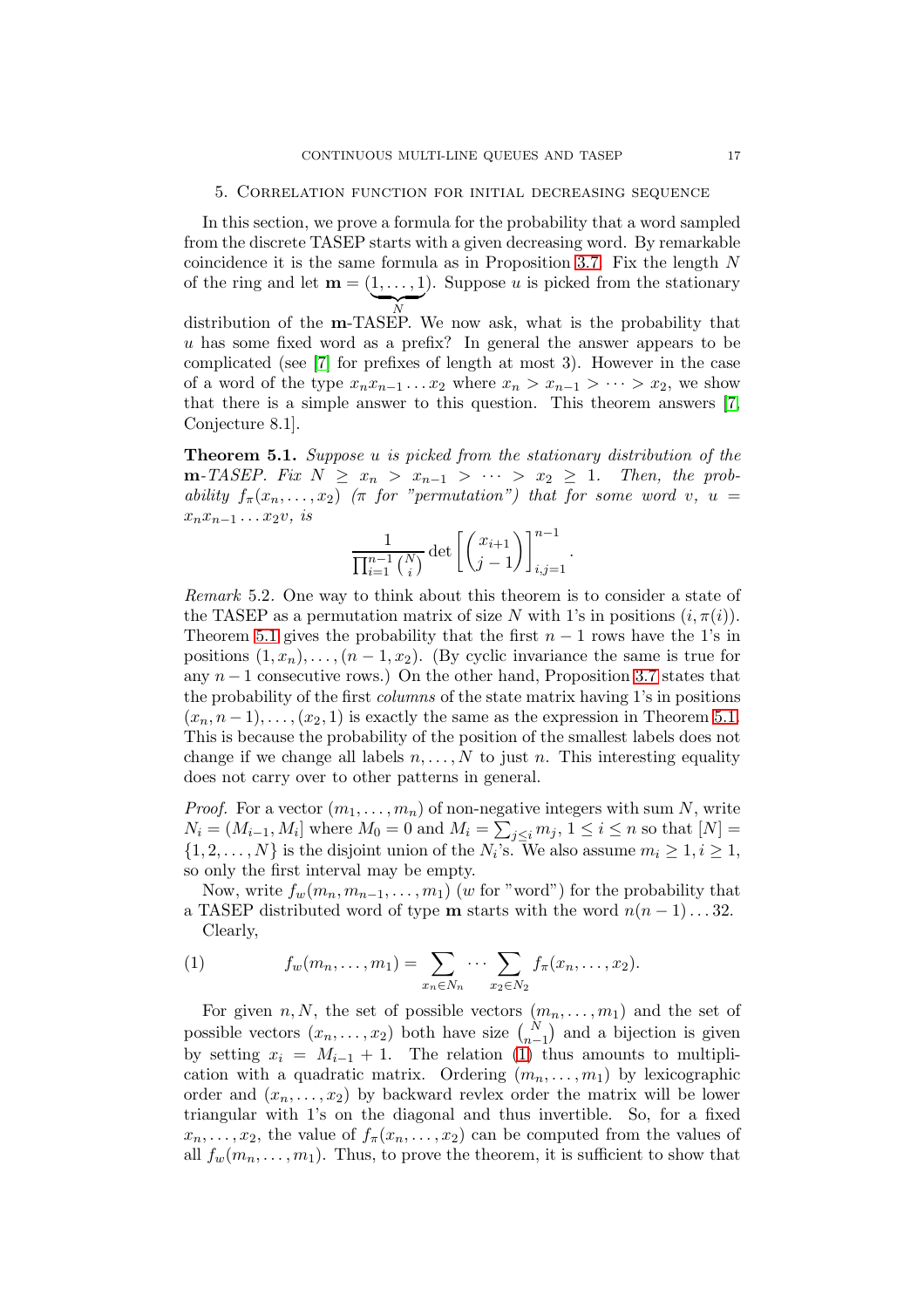equation  $(1)$  is satisfied (for all **m**) when substituting the claimed formula for  $f_{\pi}$ , that is,

<span id="page-17-0"></span>(2) 
$$
f_w(m_n, \ldots, m_1) = \frac{1}{\prod_{i=1}^{n-1} {N \choose i}} \sum_{x_n \in N_n} \cdots \sum_{x_2 \in N_2} \det \left[ {x_{i+1} \choose j-1} \right]_{i,j=1}^{n-1}.
$$

We will now make a series of manipulations to the right hand side of  $(2)$ . First, note that  $x_{i+1}$  only occurs in row i and use the multilinearity of the determinant to move each sum inside its respective row. We get

$$
\frac{1}{\prod_{i=1}^{n-1} {N \choose i}} \det \left[ \sum_{x_{i+1} \in N_{i+1}} {x_{i+1} \choose j-1} \right]_{i,j=1}^{n-1} = \frac{1}{\prod_{i=1}^{n-1} {N \choose i}} \det \left[ {M_{i+1} + 1 \choose j} - {M_i + 1 \choose j} \right]_{i,j=1}^{n-1}
$$

.

.

Letting each row be replaced with the sum of the rows (weakly) above we obtain:

$$
\det \left[ \binom{M_{i+1}+1}{j} - \binom{M_i+1}{j} \right]_{i,j=1}^{n-1} = \det \left[ \binom{M_{i+1}+1}{j} - \binom{M_1+1}{j} \right]_{i,j=1}^{n-1}.
$$

If we in the  $n \times n$  matrix  $\left[\binom{M_i+1}{j-1}\right]_i^n$ subtract the top row from every  $i,j=1$ other row, and expand along the first column we get the identity

$$
\det\left[\binom{M_i+1}{j-1}\right]_{i,j=1}^n = \det\left[\binom{M_{i+1}+1}{j} - \binom{M_1+1}{j}\right]_{i,j=1}^{n-1}
$$

Let  $F_w(m_n, m_{n-1}, \ldots, m_1) = \prod_{i=1}^n {N \choose M_i} \cdot f_w(m_n, m_{n-1}, \ldots, m_1)$  be the number of multi-line queues whose bottom row starts with  $n(n-1)...32$ and has type m.

To prove equation [\(2\)](#page-17-0), we need to show that

$$
F_w(m_n, m_{n-1}, \dots, m_1) = \prod_{i=1}^n \frac{\binom{N}{M_i}}{\binom{N}{i-1}} \det \left[ \binom{M_i+1}{j-1} \right]_{i,j=1}^n.
$$

Move the product in the numerator into the rows of the matrix and the product in the denominator into the columns. Simplify the resulting expression  $\frac{\binom{N}{M_i}\binom{M_i+1}{j-1}}{\binom{N}{N}}$  $\frac{(\sqrt{N})^2(\sqrt{N-1})}{(\sqrt{N-1})^2} = \frac{M_i+1}{N+2-j} \frac{(\sqrt{N+2-j})}{M_i+2-j}$  and move the factors depending only on  $i$  respectively  $j$  out through the rows and columns again. Recall that  $M_n = N$ . We get

$$
\prod_{i=1}^n \frac{M_i + 1}{N + 2 - i} \det \left[ \binom{N + 2 - j}{M_i + 2 - j} \right]_{i,j=1}^n =
$$
  

$$
\prod_{i=1}^{n-1} \frac{M_i + 1}{N + 1 - i} \det \left[ \binom{N + 2 - j}{M_i + 2 - j} \right]_{i,j=1}^n.
$$

This matrix has bottom row with all ones. We replace column  $j$  in this matrix with the difference of column j and column  $j + 1$ . Then we use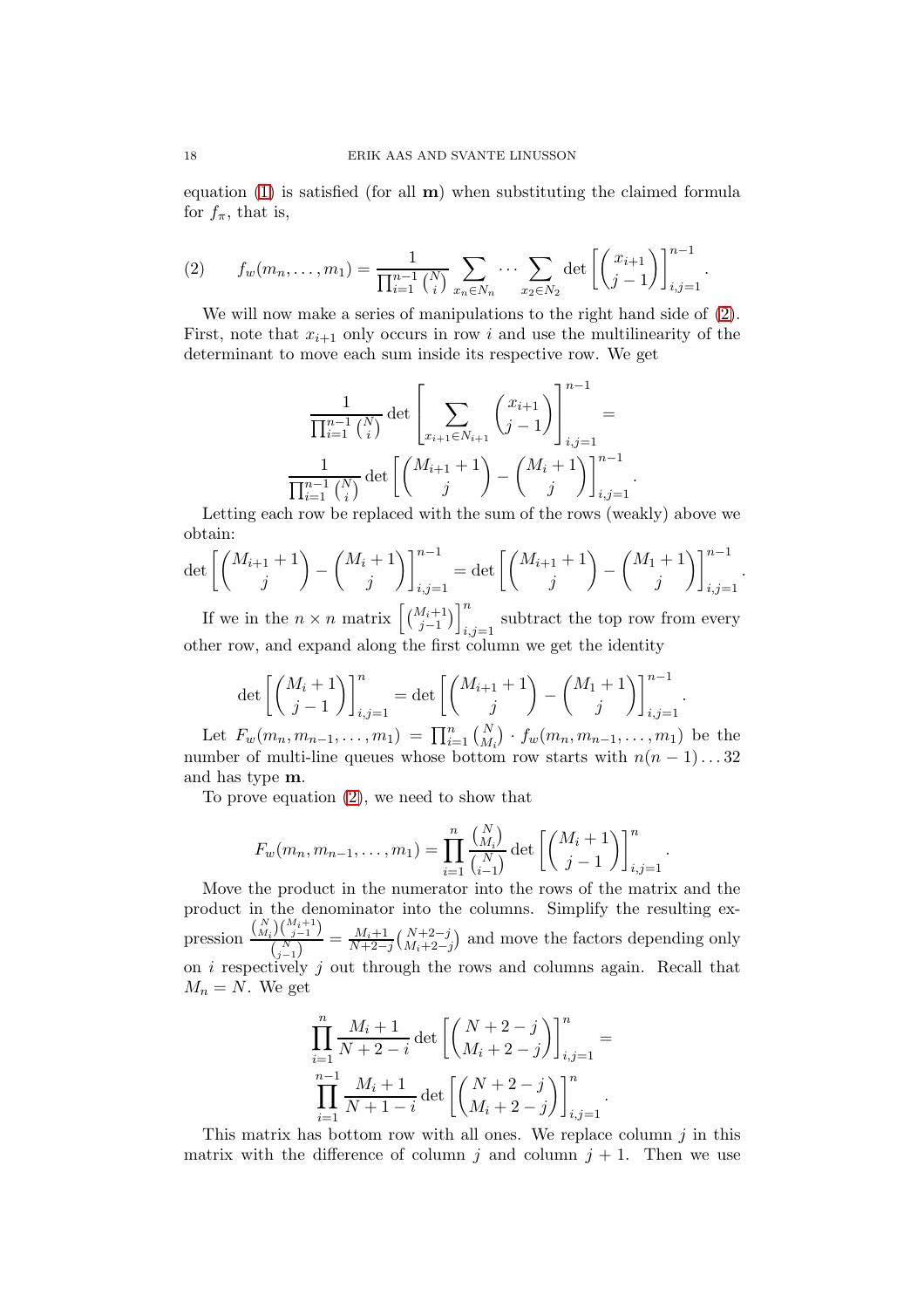$\binom{N+2-j}{M_i+2-j} - \binom{N+1-j}{M_i+1-j} = \binom{N+1-j}{M_i+2-j}$  and expand the determinant along the bottom row which yields

<span id="page-18-0"></span>(3) 
$$
\prod_{i=1}^{n-1} \frac{M_i + 1}{N + 1 - i} \det \left[ \binom{N+1-j}{M_i + 2 - j} \right]_{i,j=1}^{n-1}.
$$

It remains to show that the last expression equals  $F_w(m_n, \ldots, m_1)$ . Consider a multiline queue counted by  $F_w(m_n, \ldots, m_1)$ . It has  $n-1$  rows, indexed  $1, \ldots, n-1$  (we use matrix notation:  $(i, j)$  refers to row i and column j). In rows  $1, 2, ..., (n-1)$ , there are  $m_1, m_1 + m_2, ..., N - m_n$  particles. It is easy to see that the sites in the "triangle"  $(n-1,1), \ldots, (n-1,n-2);$  $(n-2, 2), \ldots, (n-2, n-2); \ldots; (2, n-2)$  are filled with boxes, and that a box in such a site  $(i, j)$  is labeled  $n - j$ . Recall that we number the columns from 0 to  $N-1$ . We now consider the boxes in the multiline queue that are not part of this triangle. Since the word starts with the descending sequence, no bully paths can wrap.

Denote by  $z_{i,j}$  the distance from the right end of the multiline queue of the jth box from the right in the  $(n - i)$ th row. That is, if the jth particle from the right in the  $(n-i)$ th row is at  $(i, r)$ , we let  $z_{i,j} = N - r$ . We only include  $(i, j)$  referring to boxes not in the triangle mentioned above. The numbers  $z_{i,j}$  must form a semi-standard Young tableau (SSYT) of shape  $\lambda$ where the conjugate partition is  $\lambda'_i = M_{n-i} - (n-i-1)$  for  $1 \le i \le n-1$ . Moreover, this is a bijection from the MLQs counted by  $F_w(m_n, \ldots, m_1)$  to SSYT of shape  $\lambda$  with entries in [t], where  $t = N - n + 1$ .

*Example* 5.3. Here,  $N = 13$ ,  $n = 5$ ,  $m = (2, 2, 2, 3)$ ,  $(M_1, \ldots, M_5)$  $(2, 4, 6, 9, 13), t = 9, \lambda' = (6, 4, 3, 2).$  The multiline queue





.

So, for example, the first row of the SSYT describes the positions from the right of the rightmost box in the four lines in the queue.

Now we are in a position to finish our argument. By the definition of Schur function, the number of SSYT of shape  $\lambda$  with entries in [t] is  $s_{\lambda}(1^t)$ . Recall the hook-content formula and the Jacobi-Trudi identity, see e.g. [\[16\]](#page-20-9).

**Lemma 5.4.** The number of SSYT of shape  $\lambda$  and entries in [t] equals

$$
\prod_{r \in \lambda} \frac{t + c_{\lambda}(r)}{h_{\lambda}(r)} = s_{\lambda}(1^t) = \det \left[ \binom{t}{\lambda'_i - i + j} \right] = \det \left[ \binom{t + j - 1}{\lambda'_i - i + j} \right],
$$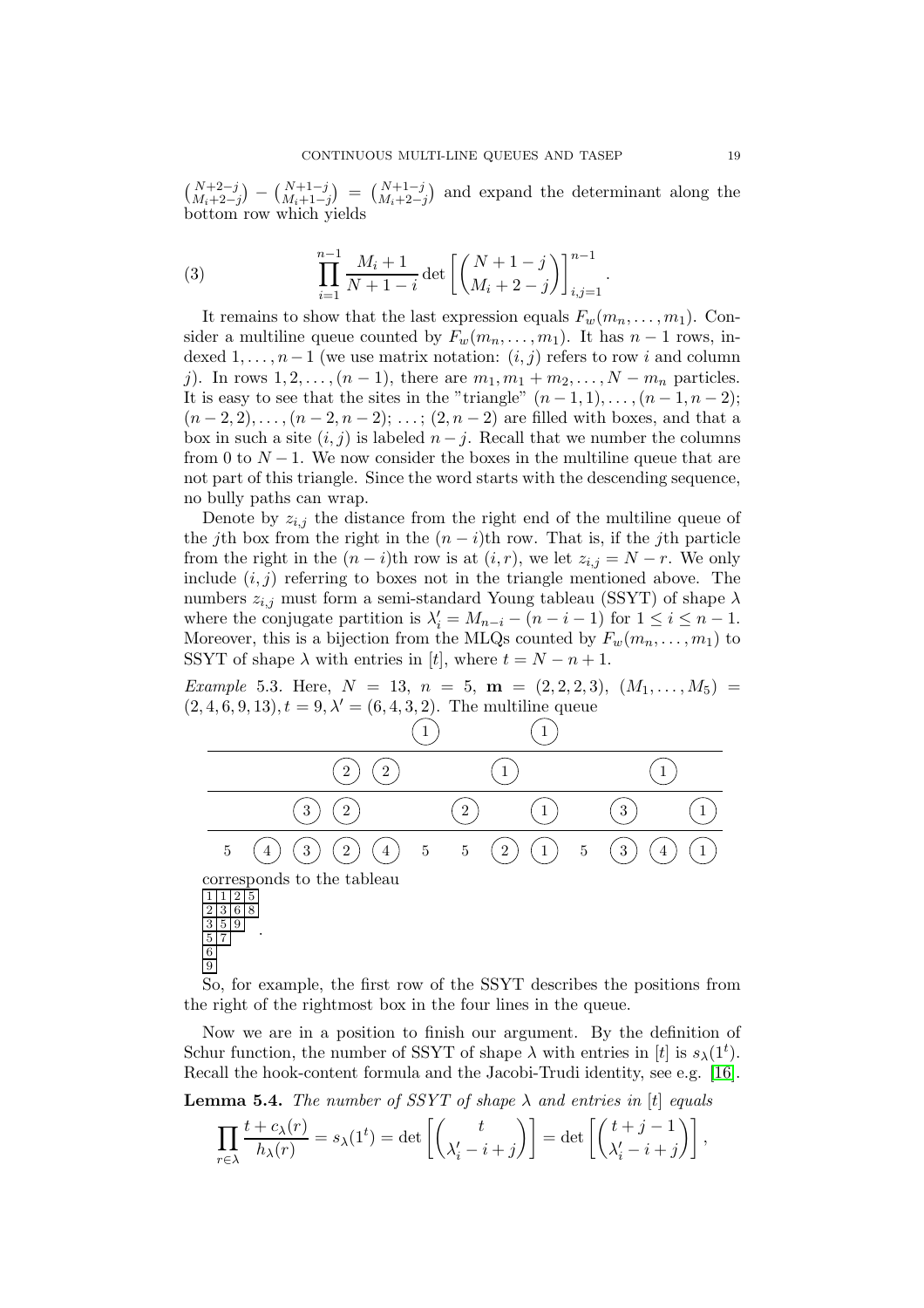where for a box  $r = (i, j)$  in the Ferrers diagram of  $\lambda$ , we let  $c_{\lambda}(r) = j - i$ and  $h_{\lambda}(r) = \lambda_i + \lambda'_j - i - j + 1.$ 

The first two equalities are well-known, and the last is easily obtained by column operations.

So, by the lemma,

$$
F_w(m_n,\ldots,m_1)=\prod_{r\in\lambda}\frac{N-n+1+c_\lambda(r)}{h_\lambda(r)}.
$$

Now let  $s = t + 1 = N + 1 - n$  and  $\mu'_i = \lambda'_i + 1$  for  $1 \le i \le n - 1$ . We think of  $\mu$  as  $\lambda$  with a row added on top. It is easy to see that our determinant in [\(3\)](#page-18-0) equals (after reversing the numbering of rows and columns)

$$
\prod_{i=1}^{n-1} \frac{M_i + 1}{N + 1 - i} \det \left[ \binom{s + j - 1}{\mu'_i - i + j} \right]_{i,j=1}^{n-1},
$$

which by the lemma (temporarily letting  $\mu$  and s play the roles of  $\lambda$  and t) equals

$$
\prod_{i=1}^{n-1} \frac{M_i + 1}{N + 1 - i} \prod_{r \in \mu} \frac{N - n + 2 + c_{\mu}(r)}{h_{\mu}(r)}
$$

To prove that  $F_w(m_n, \ldots, m_1)$  equals the expression [\(3\)](#page-18-0), it thus remains to show that

$$
\prod_{i=1}^{n-1} \frac{M_i + 1}{N + 1 - i} \prod_{r \in \mu} \frac{N - n + 2 + c_{\mu}(r)}{h_{\mu}(r)} = \prod_{r \in \lambda} \frac{N - n + 1 + c_{\lambda}(r)}{h_{\lambda}(r)},
$$

or, in terms of  $\lambda'$ ,

$$
\prod_{r \in \lambda} \frac{N - n + 1 + c_{\lambda}(c)}{h_{\lambda}(c)} = \prod_{i=1}^{n-1} \frac{\lambda'_i + n - i}{N + 1 - i} \prod_{r \in \mu} \frac{N - n + 2 + c_{\mu}(c)}{h_{\mu}(c)}.
$$

This is easily checked.

$$
\overline{a}
$$

#### **REFERENCES**

- <span id="page-19-0"></span>[1] Erik Aas and Jonas Sjöstrand, A product formula for the TASEP on a ring, Random Structures & Algorithms, Volume 48, Issue 2, (2015), 247–259. arXiv:1312.2493
- <span id="page-19-3"></span>[2] Gideon Amir, Omer Angel and Benedek Valkó, The TASEP speed process, The Annals of Probability 39, No. 4, (2011), 1205–1242.
- <span id="page-19-5"></span>[3] Omer Angel, The stationary measure of a 2-type totally asymmetric exclusion process, J. Comb. Theory A 113, (2006), 625–635.
- <span id="page-19-1"></span>[4] Chikashi Arita, Kirone Mallick, Matrix product solution to an inhomogeneous multi-species TASEP, Journal of Physics A: Mathematical and Theoretical, 46, no. 8, article id. 085002 (2013).
- <span id="page-19-6"></span>[5] Sheldon Axler, Paul Bourdon, and Ramey Wade, Harmonic Function Theory, Springer, 2001.
- <span id="page-19-2"></span>[6] Arvind Ayyer and Svante Linusson, An Inhomogeneous Multispecies TASEP on a Ring, Advances in Applied Math, 57, (2014), 21–43. arXiv:1206.0316.
- <span id="page-19-4"></span>[7] Arvind Ayyer and Svante Linusson, Correlations in the Multispecies TASEP and a Conjecture by Lam, Trans. of AMS, 36, no 2, (2017), 1097–1125. arXiv:1404.6679.